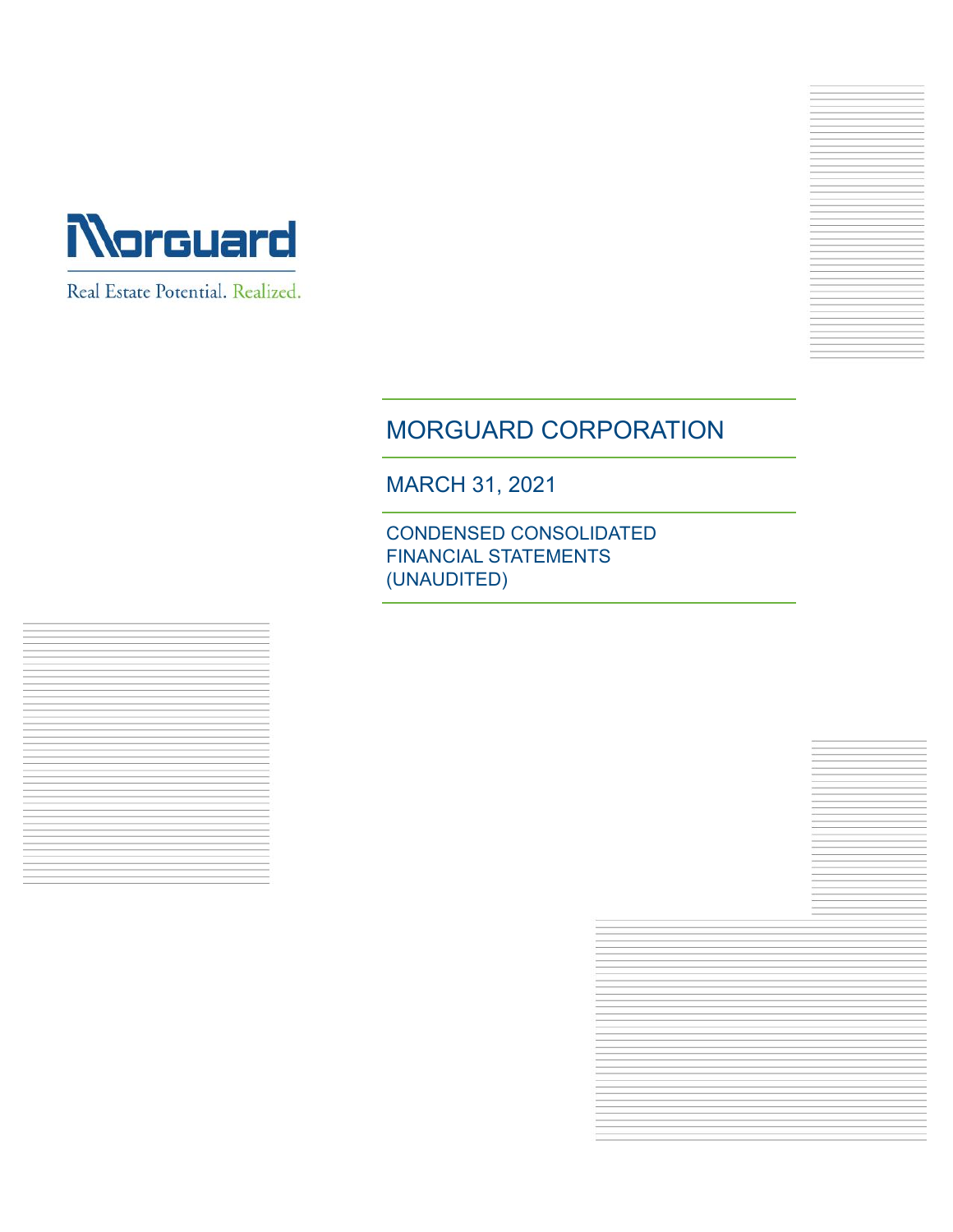# BALANCE SHEETS

In thousands of Canadian dollars

| As at                                       | <b>Note</b> | <b>March 31, 2021</b> | December 31, 2020 |
|---------------------------------------------|-------------|-----------------------|-------------------|
| <b>ASSETS</b>                               |             |                       |                   |
| <b>Non-current assets</b>                   |             |                       |                   |
| Real estate properties                      | 4           | \$9,688,976           | \$9,680,408       |
| Hotel properties                            | 5           | 541,293               | 545,041           |
| Equity-accounted and other fund investments | 6           | 210,773               | 216,278           |
| Other assets                                | 7           | 357,570               | 338,126           |
|                                             |             | 10,798,612            | 10,779,853        |
| <b>Current assets</b>                       |             |                       |                   |
| Amounts receivable                          | 8           | 98,589                | 92,923            |
| Prepaid expenses and other                  |             | 49,609                | 37,824            |
| Cash                                        |             | 120,880               | 142,088           |
|                                             |             | 269,078               | 272,835           |
|                                             |             | \$11,067,690          | \$11,052,688      |
| <b>LIABILITIES AND EQUITY</b>               |             |                       |                   |
| <b>Non-current liabilities</b>              |             |                       |                   |
| Mortgages payable                           | 9           | \$3,599,306           | \$3,789,034       |
| Debentures payable                          | 10          | 902,452               | 902,464           |
| Lease liabilities                           | 12          | 161,874               | 162,456           |
| Morguard Residential REIT units             | 11          | 435,620               | 446,091           |
| Deferred income tax liabilities             |             | 687,762               | 648,225           |
|                                             |             | 5,787,014             | 5,948,270         |
| <b>Current liabilities</b>                  |             |                       |                   |
| Mortgages payable                           | 9           | 622,854               | 480,340           |
| Debentures payable                          | 10          | 314,659               | 314,010           |
| Loans payable                               | 20          | 42,000                | 20,000            |
| Accounts payable and accrued liabilities    | 13          | 256,617               | 220,568           |
| <b>Bank indebtedness</b>                    | 14          | 126,602               | 156,802           |
|                                             |             | 1,362,732             | 1,191,720         |
| <b>Total liabilities</b>                    |             | 7,149,746             | 7,139,990         |
| <b>EQUITY</b>                               |             |                       |                   |
| Shareholders' equity                        |             | 3,378,029             | 3,372,352         |
| Non-controlling interest                    |             | 539,915               | 540,346           |
| <b>Total equity</b>                         |             | 3,917,944             | 3,912,698         |
|                                             |             | \$11,067,690          | \$11,052,688      |
|                                             |             |                       |                   |

#### **Contingencies** 24

*See accompanying notes to the condensed consolidated financial statements.*

#### **On behalf of the Board:**

| (Signed) "K. Rai Sahi" | (Signed) "Bruce K. Robertson" |
|------------------------|-------------------------------|
| - K. Rai Sahi.         | Bruce K. Robertson,           |
| Director               | Director                      |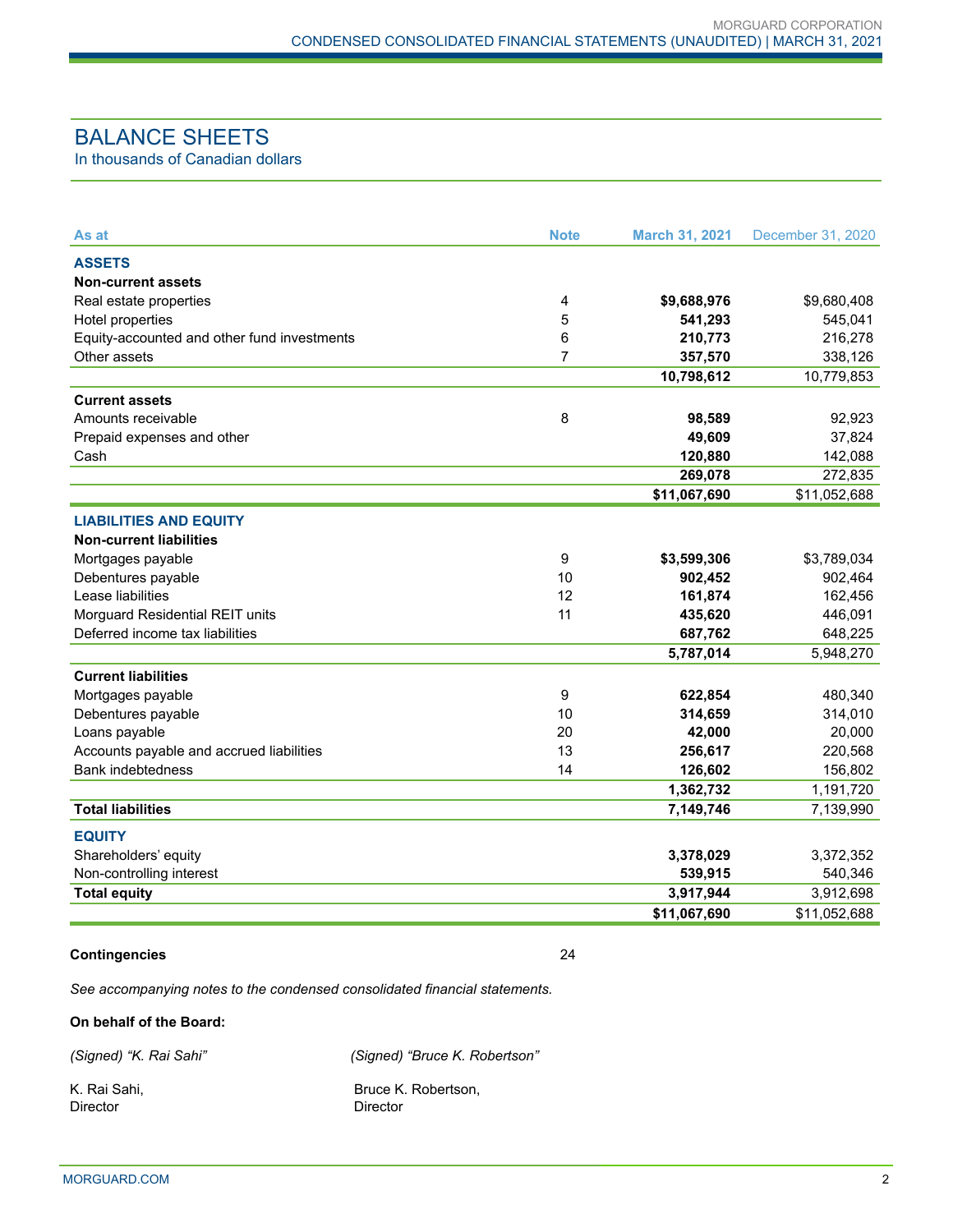# STATEMENTS OF INCOME (LOSS)

In thousands of Canadian dollars, except per common share amounts

| For the three months ended March 31          | <b>Note</b> | 2021      | 2020      |
|----------------------------------------------|-------------|-----------|-----------|
| Revenue from real estate properties          | 16          | \$211,364 | \$228,266 |
| Revenue from hotel properties                | 16          | 22,148    | 47,805    |
| Property operating expenses                  |             |           |           |
| Property operating costs                     | 8           | (47,061)  | (48, 750) |
| <b>Utilities</b>                             |             | (15, 221) | (15, 241) |
| <b>Realty taxes</b>                          |             | (66, 666) | (66, 943) |
| Hotel operating expenses                     | 8           | (18,090)  | (42, 536) |
| Net operating income                         |             | 86,474    | 102,601   |
| <b>OTHER REVENUE</b>                         |             |           |           |
| Management and advisory fees                 | 16          | 10,126    | 12,197    |
| Interest and other income                    |             | 3,324     | 4,042     |
|                                              |             | 13,450    | 16,239    |
| <b>EXPENSES</b>                              |             |           |           |
| Interest                                     | 17          | 55,966    | 61,362    |
| Property management and corporate            | 8, 15(c)    | 19,296    | 10,176    |
| Amortization of hotel properties and other   |             | 8,358     | 9,124     |
| Provision for impairment                     |             |           | 23,891    |
|                                              |             | 83,620    | 104,553   |
| <b>OTHER INCOME (EXPENSE)</b>                |             |           |           |
| Fair value gain (loss), net                  | 18          | 38,926    | (36, 822) |
| Equity income (loss) from investments        | 6           | 429       | (2,504)   |
| Other income (expense)                       | 19          | 2,024     | (2,958)   |
|                                              |             | 41,379    | (42, 284) |
| Income (loss) before income taxes            |             | 57,683    | (27, 997) |
| Provision for (recovery of) income taxes     | 21          |           |           |
| Current                                      |             | 832       | 6,868     |
| Deferred                                     |             | 38,903    | (25, 995) |
|                                              |             | 39,735    | (19, 127) |
| Net income (loss) for the period             |             | \$17,948  | (\$8,870) |
| Net income (loss) attributable to:           |             |           |           |
| Common shareholders                          |             | \$15,155  | \$33,412  |
| Non-controlling interest                     |             | 2,793     | (42, 282) |
|                                              |             | \$17,948  | (\$8,870) |
| Net income per common share attributable to: |             |           |           |
| Common shareholders - basic and diluted      | 22          | \$1.37    | \$2.97    |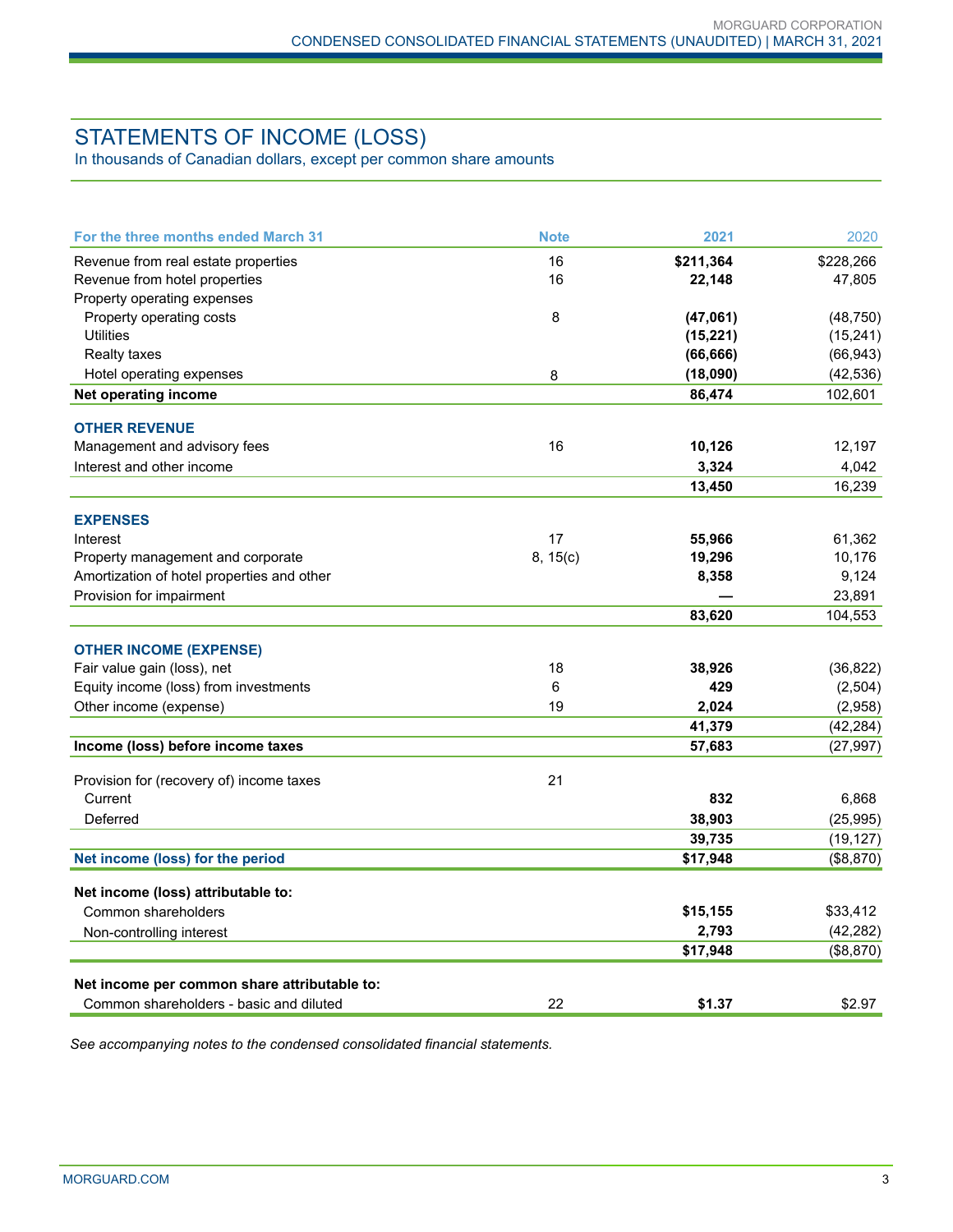# STATEMENTS OF COMPREHENSIVE INCOME

In thousands of Canadian dollars

| For the three months ended March 31                                    | 2021      | 2020      |
|------------------------------------------------------------------------|-----------|-----------|
| Net income (loss) for the period                                       | \$17,948  | (\$8,870) |
| <b>OTHER COMPREHENSIVE INCOME (LOSS)</b>                               |           |           |
| Items that may be reclassified subsequently to net income (loss):      |           |           |
| Unrealized foreign currency translation gain (loss)                    | (18, 774) | 157,195   |
| Deferred income tax recovery (provision)                               | 843       | (393)     |
|                                                                        | (17, 931) | 156,802   |
| Items that will not be reclassified subsequently to net income (loss): |           |           |
| Actuarial gain (loss) on defined benefit pension plans                 | 13,856    | (23, 985) |
| Deferred income tax recovery (provision)                               | (3,619)   | 6,326     |
|                                                                        | 10,237    | (17, 659) |
| Other comprehensive income (loss)                                      | (7,694)   | 139,143   |
| Total comprehensive income for the period                              | \$10,254  | \$130,273 |
| Total comprehensive income (loss) attributable to:                     |           |           |
| Common shareholders                                                    | \$8,351   | \$164,684 |
| Non-controlling interest                                               | 1,903     | (34, 411) |
|                                                                        | \$10,254  | \$130,273 |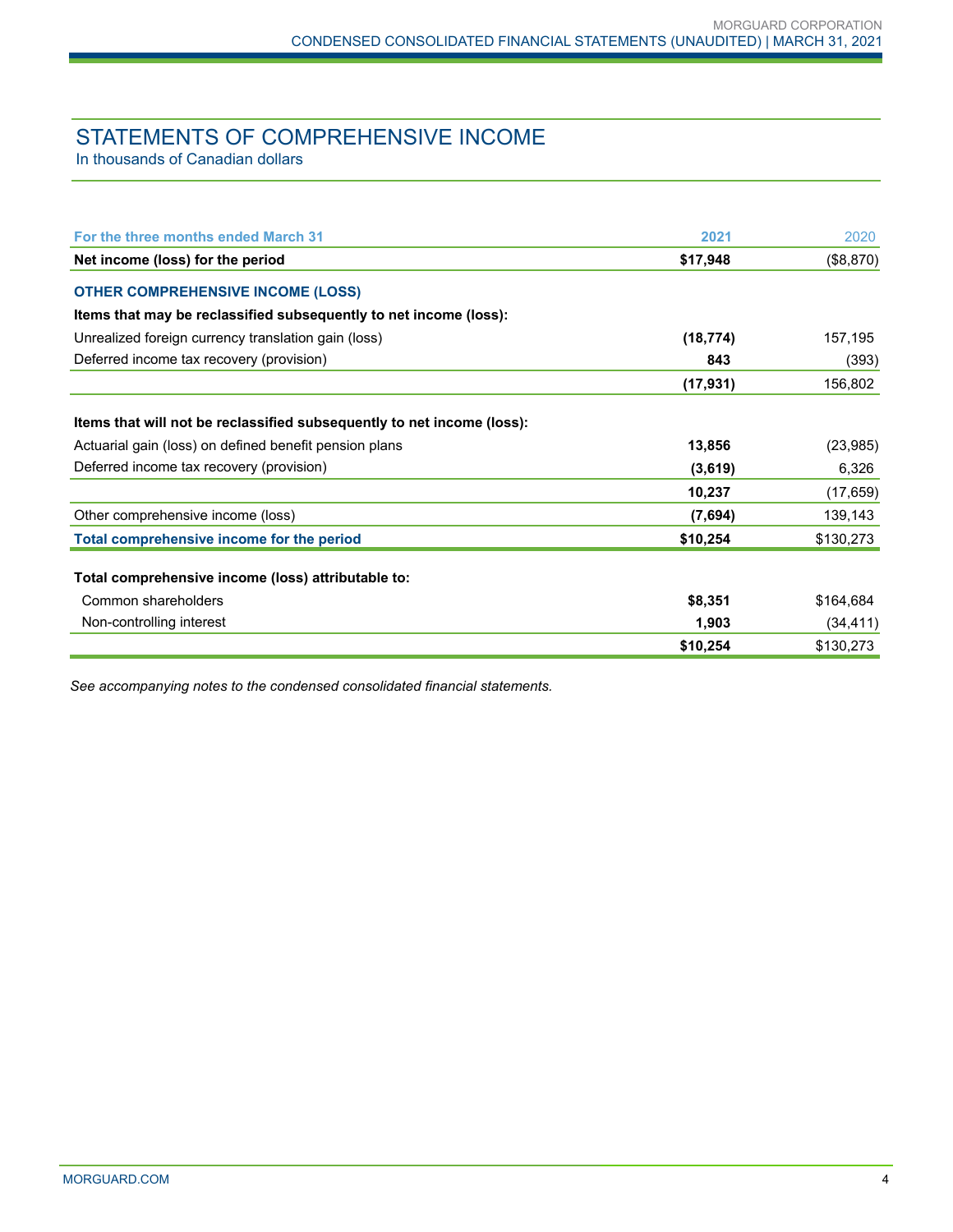# STATEMENTS OF CHANGES IN SHAREHOLDERS' EQUITY

In thousands of Canadian dollars

|                                                            |             |                 | <b>Accumulated</b>                   |                |                               |                     |              |
|------------------------------------------------------------|-------------|-----------------|--------------------------------------|----------------|-------------------------------|---------------------|--------------|
|                                                            |             | <b>Retained</b> | <b>Other</b><br><b>Comprehensive</b> | <b>Share</b>   | Total<br><b>Shareholders'</b> | Non-<br>controlling |              |
|                                                            | <b>Note</b> | <b>Earnings</b> | <b>Income</b>                        | <b>Capital</b> | <b>Equity</b>                 | <b>Interest</b>     | <b>Total</b> |
| Shareholders' equity, January 1, 2020                      |             | \$3,238,576     | \$207,904                            | \$102,426      | \$3,548,906                   | \$756,811           | \$4,305,717  |
| Changes during the period:                                 |             |                 |                                      |                |                               |                     |              |
| Net income (loss)                                          |             | 33,412          |                                      |                | 33,412                        | (42, 282)           | (8,870)      |
| Other comprehensive loss                                   |             |                 | 131,272                              |                | 131,272                       | 7,871               | 139,143      |
| <b>Dividends</b>                                           |             | (1,689)         |                                      |                | (1,689)                       |                     | (1,689)      |
| <b>Distributions</b>                                       |             |                 |                                      |                |                               | (6,740)             | (6,740)      |
| Issuance of common shares                                  |             |                 |                                      | 21             | 21                            |                     | 21           |
| Repurchase of common shares                                |             | (6, 433)        |                                      | (323)          | (6, 756)                      |                     | (6,756)      |
| Change in ownership of Temple Hotels Inc.                  |             | (23, 235)       |                                      |                | (23, 235)                     | (20, 914)           | (44, 149)    |
| Tax impact of increase in subsidiary<br>ownership interest |             | 11              |                                      |                | 11                            |                     | 11           |
| Shareholders' equity, March 31, 2020                       |             | \$3,240,642     | \$339,176                            | \$102,124      | \$3,681,942                   | \$694,746           | \$4,376,688  |
| Changes during the period:                                 |             |                 |                                      |                |                               |                     |              |
| Net loss                                                   |             | (132, 330)      |                                      |                | (132, 330)                    | (108, 850)          | (241, 180)   |
| Other comprehensive loss                                   |             |                 | (176, 858)                           |                | (176, 858)                    | (9, 191)            | (186, 049)   |
| Dividends                                                  |             | (5,025)         |                                      |                | (5,025)                       |                     | (5,025)      |
| <b>Distributions</b>                                       |             |                 |                                      |                |                               | (11, 362)           | (11, 362)    |
| Issuance of common shares                                  |             |                 |                                      | 78             | 78                            |                     | 78           |
| Repurchase of common shares                                |             | (14, 533)       |                                      | (1,260)        | (15, 793)                     |                     | (15, 793)    |
| Change in ownership of Morguard REIT                       |             | 24,044          |                                      |                | 24,044                        | (24, 997)           | (953)        |
| Tax impact of increase in subsidiary<br>ownership interest |             | (3,706)         |                                      |                | (3,706)                       |                     | (3,706)      |
| Shareholders' equity, December 31, 2020                    |             | \$3,109,092     | \$162,318                            | \$100,942      | \$3,372,352                   | \$540,346           | \$3,912,698  |
| Changes during the period:                                 |             |                 |                                      |                |                               |                     |              |
| Net income                                                 |             | 15,155          |                                      |                | 15,155                        | 2,793               | 17,948       |
| Other comprehensive loss                                   |             |                 | (6, 804)                             |                | (6, 804)                      | (890)               | (7,694)      |
| <b>Dividends</b>                                           | 15(a)       | (1,665)         |                                      |                | (1,665)                       |                     | (1,665)      |
| <b>Distributions</b>                                       |             |                 |                                      |                |                               | (2, 334)            | (2, 334)     |
| Issuance of common shares                                  | 15(a)       |                 |                                      | 23             | 23                            |                     | 23           |
| Repurchase of common shares                                | 15(a)       | (926)           |                                      | (81)           | (1,007)                       |                     | (1,007)      |
| Tax impact of increase in subsidiary<br>ownership interest |             | (25)            |                                      |                | (25)                          |                     | (25)         |
| Shareholders' equity, March 31, 2021                       |             | \$3,121,631     | \$155,514                            | \$100.884      | \$3,378,029                   | \$539,915           | \$3,917,944  |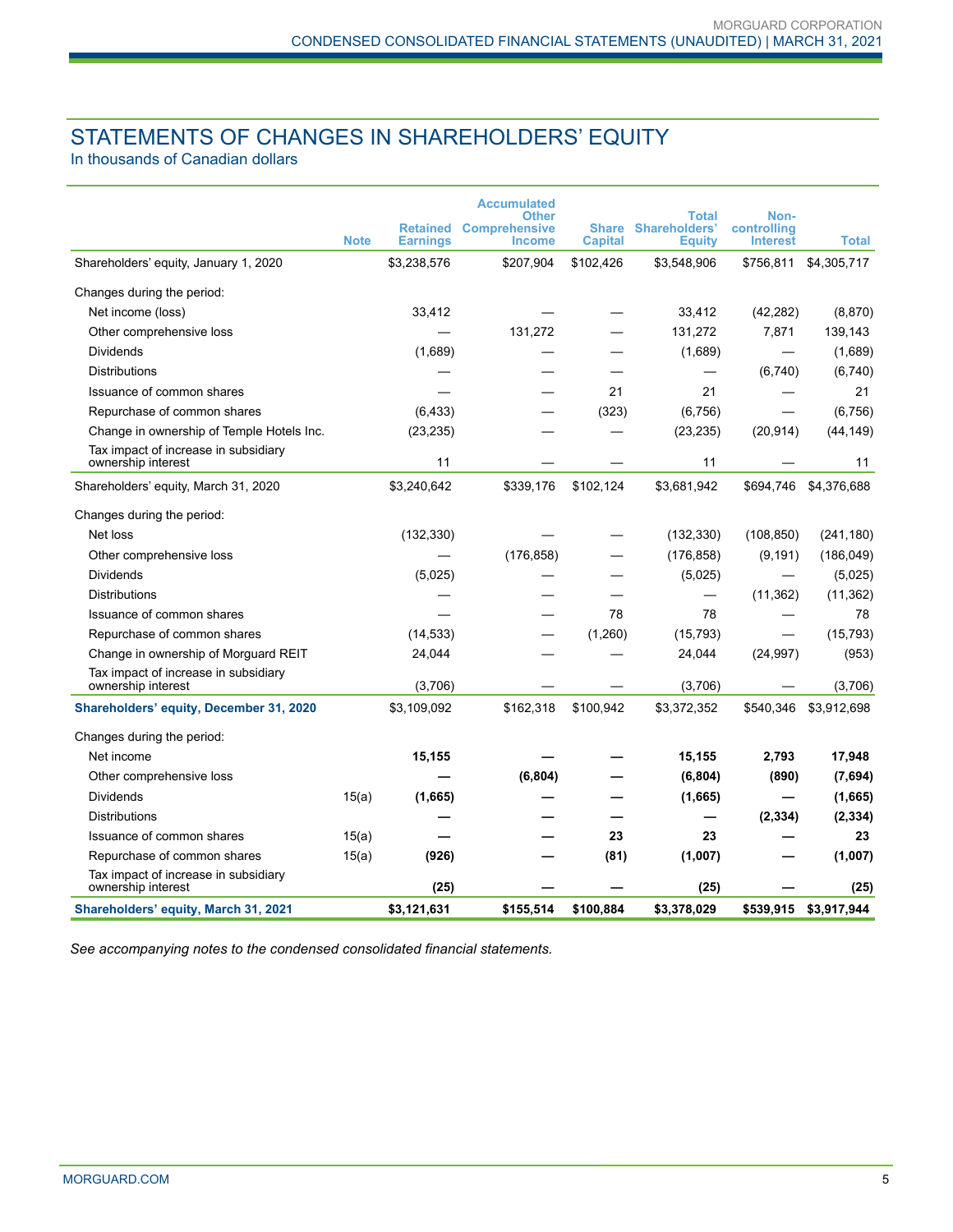# STATEMENTS OF CASH FLOWS

In thousands of Canadian dollars

| For the three months ended March 31                            | <b>Note</b> | 2021      | 2020       |
|----------------------------------------------------------------|-------------|-----------|------------|
| <b>OPERATING ACTIVITIES</b>                                    |             |           |            |
| Net income (loss) for the period                               |             | \$17,948  | (\$8,870)  |
| Add items not affecting cash                                   | 23(a)       | 34,539    | 75,149     |
| Distributions from equity-accounted and other fund investments | 6           | 1,242     | 10,750     |
| Additions to tenant incentives and leasing commissions         | 4           | (1, 391)  | (1, 438)   |
| Net change in operating assets and liabilities                 | 23(b)       | (11, 461) | (15, 595)  |
| Cash provided by operating activities                          |             | 40,877    | 59,996     |
| <b>INVESTING ACTIVITIES</b>                                    |             |           |            |
| Additions to real estate properties and tenant improvements    | 4           | (7, 956)  | (16, 141)  |
| Additions to hotel properties                                  | 5           | (2,614)   | (1,873)    |
| Additions to capital and intangible assets                     |             | (106)     | (956)      |
| Proceeds from the sale of real estate properties, net          | 4           |           | 28,079     |
| Investment in properties under development                     | 4           | (2, 511)  | (11, 271)  |
| Investment in equity-accounted and other fund investments, net | 6           | (4,087)   | (6, 192)   |
| Cash used in investing activities                              |             | (17, 274) | (8, 354)   |
| <b>FINANCING ACTIVITIES</b>                                    |             |           |            |
| Proceeds from new mortgages                                    |             |           | 100,000    |
| Financing costs on new mortgages                               |             | (70)      | (420)      |
| Repayment of mortgages                                         |             |           |            |
| Principal instalment repayments                                |             | (29, 934) | (28, 866)  |
| Repayments on maturity                                         |             |           | (20, 661)  |
| Repayments due to mortgage extinguishments                     |             |           | (111, 774) |
| Principal payment of lease liabilities                         |             | (449)     | (472)      |
| Proceeds from bank indebtedness                                |             | 16,122    | 243,210    |
| Repayment of bank indebtedness                                 |             | (46, 322) | (91, 604)  |
| Proceeds from (repayments of) loans payable, net               |             | 22,000    | (13, 233)  |
| Dividends paid                                                 |             | (1,642)   | (1,668)    |
| Distributions to non-controlling interest, net                 |             | (1,656)   | (4, 560)   |
| Common shares repurchased for cancellation                     | 15(a)       | (1,007)   | (6, 756)   |
| Investment in subsidiaries                                     | 15(b)       |           | (44, 149)  |
| Decrease (increase) in restricted cash                         |             | (544)     | 887        |
| Cash provided by (used in) financing activities                |             | (43, 502) | 19,934     |
| Net increase (decrease) in cash during the period              |             | (19, 899) | 71,576     |
| Net effect of foreign currency translation on cash balance     |             | (1, 309)  | 3,057      |
| Cash, beginning of period                                      |             | 142,088   | 123,168    |
| Cash, end of period                                            |             | \$120,880 | \$197,801  |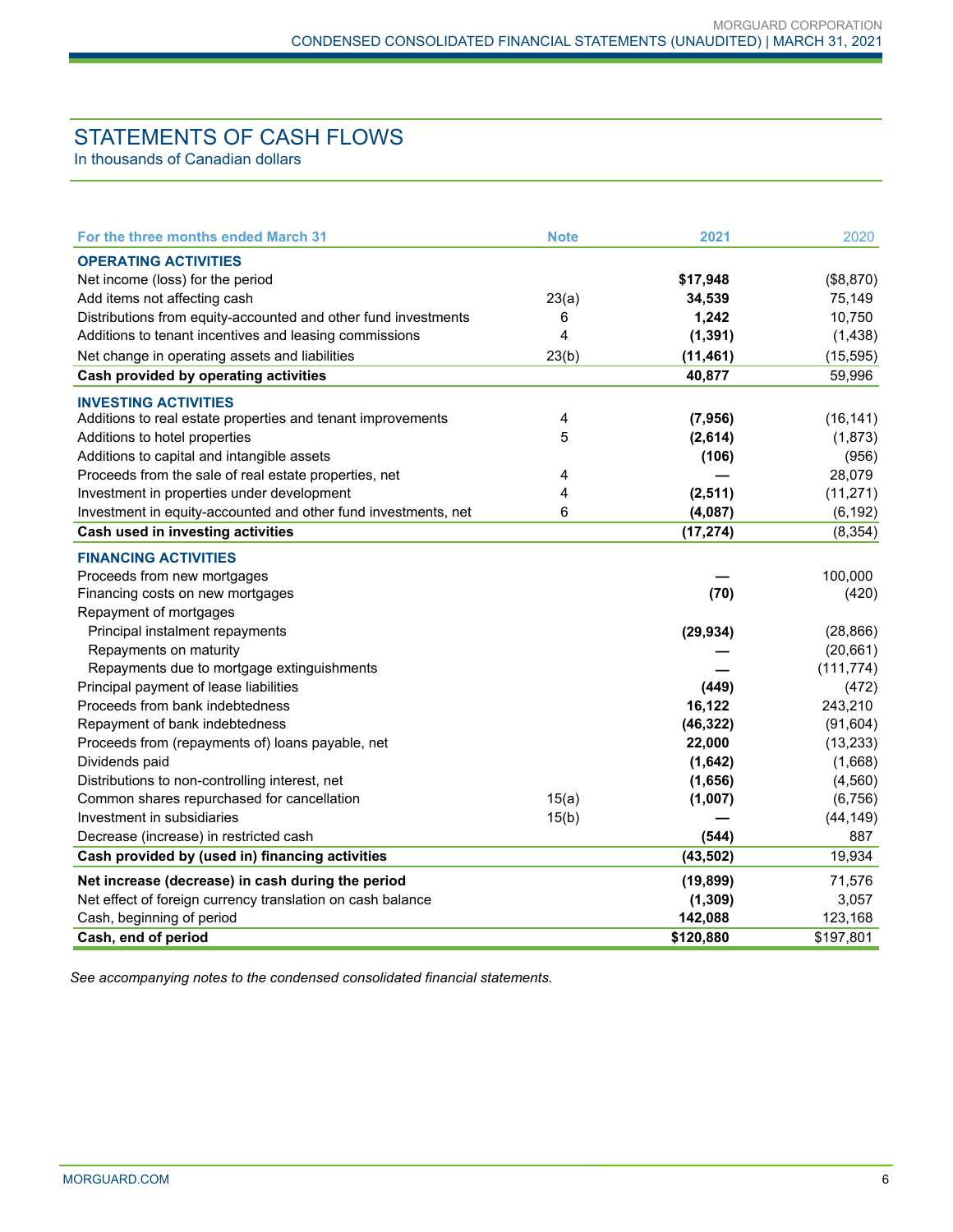# **NOTES**

For the three months ended March 31, 2021 and 2020

In thousands of Canadian dollars, except per common share and unit amounts and unless otherwise noted

# NOTE 1

# **NATURE AND DESCRIPTION OF COMPANY**

Morguard Corporation (the "Company" or "Morguard") is a real estate investment and management corporation formed under the laws of Canada. Morguard's principal activities include property ownership, development and investment advisory services. Property ownership encompasses interests in multi-suite residential, commercial and hotel properties. The common shares of the Company trade on the Toronto Stock Exchange ("TSX") under the symbol "MRC." The Company owns a diverse portfolio of properties in Canada and the United States. The Company's head office is located at 55 City Centre Drive, Suite 1000, Mississauga, Ontario, L5B 1M3.

# NOTE 2

### **STATEMENT OF COMPLIANCE AND SIGNIFICANT ACCOUNTING POLICIES**

These condensed consolidated financial statements have been prepared in accordance with International Financial Reporting Standards ("IFRS") IAS 34, Interim Financial Reporting, as issued by the International Accounting Standards Board ("IASB") and thus do not contain all the disclosures applicable to the annual audited consolidated financial statements.

The condensed consolidated financial statements were approved and authorized for issue by the Board of Directors on May 4, 2021.

These condensed consolidated financial statements use the same accounting policies and methods of their application as the most recent annual audited consolidated financial statements and should be read in conjunction with the most recent annual audited consolidated financial statements which include the significant accounting policies most affected by estimates and judgments.

At this time, the duration and impact of the outbreak of the novel strain of coronavirus, specifically identified as "COVID-19" is unknown as is the effectiveness of the government and central bank interventions. Any estimate of the length and severity of these measures are therefore subject to significant uncertainty and, accordingly, estimates of the extent to which the COVID-19 pandemic may, directly or indirectly, materially and adversely affect the Company's operations, financial results and condition in future periods are also subject to significant uncertainty. Management believes it is currently not possible to estimate the long-term impacts the outbreak of COVID-19 will have in determining estimates of fair market value for the Company's real estate properties, investments in joint arrangements and the valuation of financial instruments. In a long-term scenario, the significant assumptions used in the assessment of fair value and impairment, including estimates of future operating cash flows, the time period over which they will occur, an appropriate discount and capitalization rate and stabilized net operating income (which is primarily influenced by revenue growth, vacancy rates, inflation rates and operating costs), could potentially be impacted, which ultimately impact the underlying valuation of the Company's real estate properties and equityaccounted investments.

The foreign exchange rates for the current and prior reporting periods are as follows:

|                                                         | 2021     | 2020     |
|---------------------------------------------------------|----------|----------|
| Canadian dollar to United States dollar exchange rates: |          |          |
| - As at March 31                                        | \$0.7952 | \$0.7049 |
| - As at December 31                                     |          | 0.7854   |
| - Average for the three months ended March 31           | 0.7899   | 0.7435   |
| United States dollar to Canadian dollar exchange rates: |          |          |
| - As at March 31                                        | 1.2575   | 1.4187   |
| - As at December 31                                     |          | 1.2732   |
| - Average for the three months ended March 31           | 1.2660   | 1.3449   |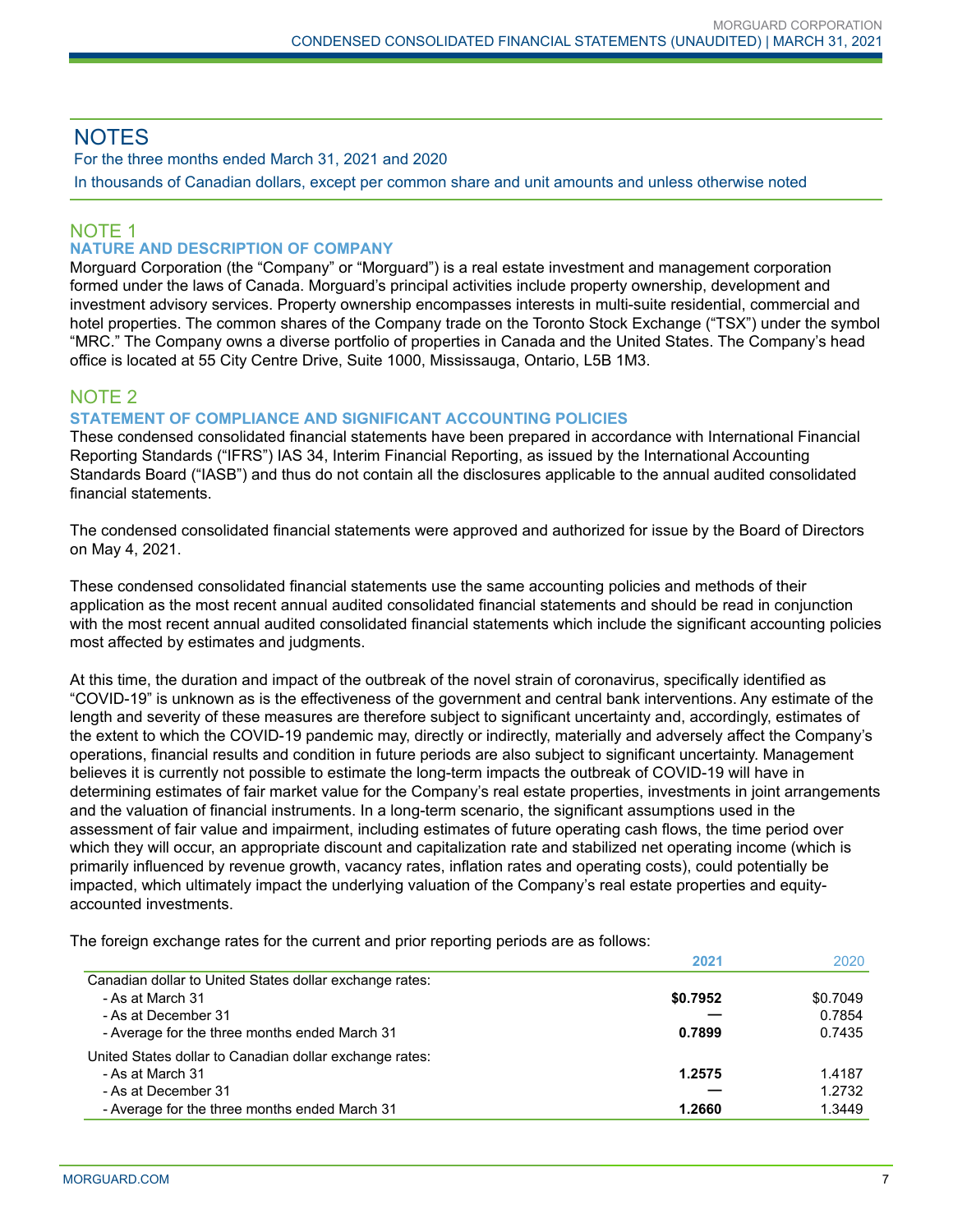## NOTE 3 **SUBSIDIARIES WITH NON-CONTROLLING INTEREST**

# **Morguard North American Residential Real Estate Investment Trust ("Morguard Residential REIT" or "MRG")**

As at March 31, 2021, and December 31, 2020, the Company owned a 44.7% effective interest in Morguard Residential REIT through its ownership of 7,944,166 units and 17,223,090 Class B LP units. The Company continues to consolidate its investment in Morguard Residential REIT on the basis of *de facto* control in accordance with IFRS 10, Consolidated Financial Statements ("IFRS 10"). Refer to the Company's most recent annual audited consolidated financial statements for the factors that continue to support the conclusion that the Company has *de facto* control of Morguard Residential REIT.

During the three months ended March 31, 2021, Morguard Residential REIT recorded distributions of \$6,826, or \$0.1749 per unit (2020 - \$6,819, or \$0.1749 per unit), of which \$1,389 was paid to the Company (2020 - \$1,390) and \$5,437 was paid to the remaining unitholders (2020 - \$5,429). In addition, during the three months ended March 31, 2021, Morguard Residential REIT paid distributions to the Company on the Class B LP units of \$3,012 (2020 - \$3,012).

#### **Morguard Real Estate Investment Trust ("Morguard REIT" or "MRT")**

As at March 31, 2021, and December 31, 2020, the Company owned 39,040,641 units of Morguard REIT, which represents a 60.9% ownership interest.

During the three months ended March 31, 2021, Morguard REIT recorded distributions of \$5,132 or \$0.08 per unit (2020 - \$14,578, or \$0.24 per unit), of which \$3,123 (2020 - \$8,525) was paid to the Company and \$2,009 was paid to the remaining unitholders (2020 - \$6,053).

The following summarizes the results of Morguard REIT and Morguard Residential REIT before any intercompany eliminations and the corresponding non-controlling interest in the equity of Morguard REIT and Morguard Residential REIT. The units issued by Morguard Residential REIT that are not held by the Company are presented as equity on Morguard Residential REIT's balance sheet, but are classified as a liability on the Company's consolidated balance sheets (Note 11).

| As at                      | <b>March 31, 2021</b> |             |             | December 31, 2020 |
|----------------------------|-----------------------|-------------|-------------|-------------------|
|                            | <b>MRT</b>            | <b>MRG</b>  | <b>MRT</b>  | <b>MRG</b>        |
| Non-current assets         | \$2,508,999           | \$3,047,107 | \$2,519,270 | \$3,034,246       |
| <b>Current assets</b>      | 39,618                | 43,322      | 36,958      | 50,112            |
| <b>Total assets</b>        | \$2,548,617           | \$3,090,429 | \$2,556,228 | \$3,084,358       |
| Non-current liabilities    | \$916,619             | \$1,560,256 | \$934,873   | \$1,580,870       |
| <b>Current liabilities</b> | 481,908               | 171,192     | 471,904     | 155,869           |
| <b>Total liabilities</b>   | \$1,398,527           | \$1,731,448 | \$1,406,777 | \$1,736,739       |
| <b>Equity</b>              | \$1,150,090           | \$1,358,981 | \$1,149,451 | \$1,347,619       |
| Non-controlling interest   | \$451,990             | \$750,837   | \$451,716   | \$744,559         |

The following summarizes the results of the operations and cash flows for the following periods as presented in Morguard REIT's and Morguard Residential REIT's financial statements before any intercompany eliminations and the corresponding non-controlling interest in their net income (loss):

| For the three months ended March 31                   |            | 2021       |              | 2020       |
|-------------------------------------------------------|------------|------------|--------------|------------|
|                                                       | <b>MRT</b> | <b>MRG</b> | <b>MRT</b>   | <b>MRG</b> |
| Revenue                                               | \$60,970   | \$60.322   | \$66,373     | \$62,297   |
| <b>Expenses</b>                                       | (40, 792)  | (66, 922)  | (46,398)     | (63, 432)  |
| Fair value gain (loss) on real estate properties, net | (14,449)   | 27,451     | (121, 117)   | 10,457     |
| Fair value gain on Class B LP units                   |            | 6,544      |              | 87,838     |
| Net income (loss) for the period                      | \$5,729    | \$27,395   | (\$101, 142) | \$97,160   |
| Non-controlling interest                              | \$2,241    | \$15,136   | (\$41,994)   | \$53,653   |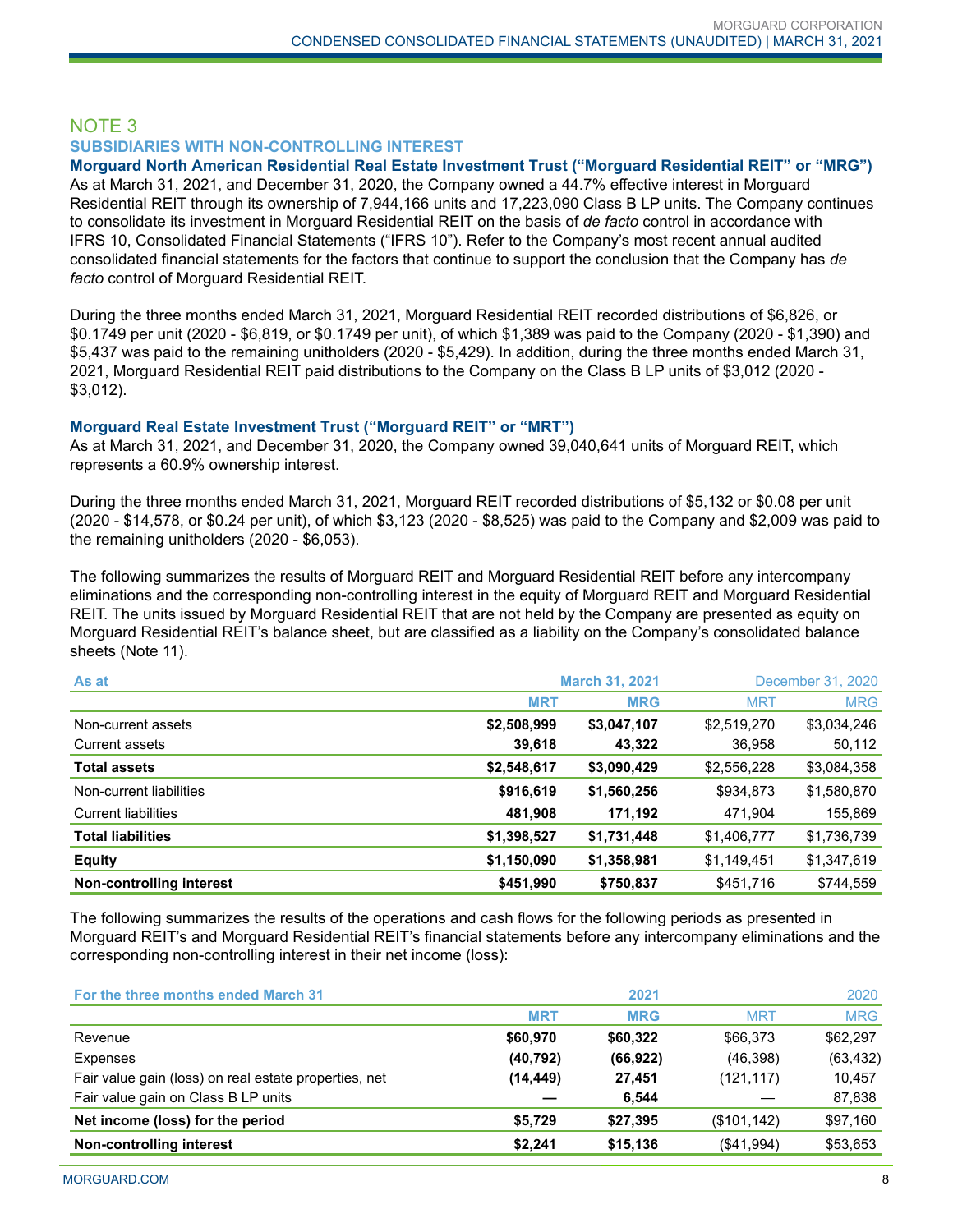| For the three months ended March 31               |            | 2021       |            | 2020       |
|---------------------------------------------------|------------|------------|------------|------------|
|                                                   | <b>MRT</b> | <b>MRG</b> | <b>MRT</b> | <b>MRG</b> |
| Cash provided by operating activities             | \$19.811   | \$14.725   | \$20,818   | \$5,002    |
| Cash used in investing activities                 | (3,259)    | (5,662)    | (12,018)   | (7, 792)   |
| Cash provided by (used in) financing activities   | (15.958)   | (16, 629)  | (7, 420)   | 5,921      |
| Net increase (decrease) in cash during the period | \$594      | ( \$7,566) | \$1,380    | \$3,131    |

# NOTE 4 **REAL ESTATE PROPERTIES**

Real estate properties consist of the following:

| As at                        | March 31, 2021 | December 31, 2020 |
|------------------------------|----------------|-------------------|
| Income producing properties  | \$9.592.834    | \$9.568.219       |
| Properties under development | 7.995          | 25.416            |
| Land held for development    | 88.147         | 86.773            |
|                              | \$9,688,976    | \$9.680.408       |

Reconciliation of the carrying amounts for real estate properties at the beginning and end of the current period and prior financial year are set out below:

|                                                            | <b>Income</b><br><b>Producing</b> | <b>Properties</b><br><b>Under</b> | Land<br><b>Held for</b> |              |
|------------------------------------------------------------|-----------------------------------|-----------------------------------|-------------------------|--------------|
|                                                            | <b>Properties</b>                 | <b>Development</b>                | <b>Development</b>      | <b>Total</b> |
| Balance as at December 31, 2020                            | \$9,568,219                       | \$25,416                          | \$86,773                | \$9,680,408  |
| Additions:                                                 |                                   |                                   |                         |              |
| Capital expenditures                                       | 6,334                             |                                   |                         | 6,334        |
| Development expenditures                                   |                                   | 2,325                             | 186                     | 2,511        |
| Tenant improvements, incentives and leasing<br>commissions | 3,013                             |                                   |                         | 3,013        |
| <b>Transfers</b>                                           | 19,746                            | (19, 746)                         |                         |              |
| Fair value gain, net                                       | 29,965                            |                                   | 1.364                   | 31,329       |
| Foreign currency translation                               | (35, 717)                         |                                   | (176)                   | (35, 893)    |
| Other                                                      | 1,274                             |                                   |                         | 1,274        |
| Balance as at March 31, 2021                               | \$9,592,834                       | \$7,995                           | \$88,147                | \$9,688,976  |

#### **Transactions completed during the three months ended March 31, 2021**

During the three months ended March 31, 2021, the Company completed no material acquisitions or dispositions.

Reconciliation of the carrying amounts for real estate properties for the year ended December 31, 2020, is set out below:

|                                                            | Income<br>Producing | <b>Properties</b><br>Under | Land<br><b>Held</b> for |              |
|------------------------------------------------------------|---------------------|----------------------------|-------------------------|--------------|
|                                                            | <b>Properties</b>   | <b>Development</b>         | <b>Development</b>      | Total        |
| Balance as at December 31, 2019                            | \$10,074,175        | \$43,650                   | \$83,458                | \$10,201,283 |
| Additions:                                                 |                     |                            |                         |              |
| Acquisitions                                               | 2,848               |                            |                         | 2,848        |
| Capital expenditures                                       | 40,845              |                            |                         | 40,845       |
| Development expenditures                                   |                     | 29,310                     | 346                     | 29,656       |
| Tenant improvements, incentives and leasing<br>commissions | 16,718              |                            |                         | 16,718       |
| <b>Transfers</b>                                           | 42,079              | (48,079)                   | 6,000                   |              |
| <b>Dispositions</b>                                        | (40, 185)           |                            | (5, 192)                | (45, 377)    |
| Fair value gain (loss), net                                | (513, 895)          |                            | 2,423                   | (511, 472)   |
| Foreign currency translation                               | (57, 508)           | 535                        | (262)                   | (57, 235)    |
| Other                                                      | 3,142               |                            |                         | 3,142        |
| Balance as at December 31, 2020                            | \$9,568,219         | \$25,416                   | \$86,773                | \$9,680,408  |
|                                                            |                     |                            |                         |              |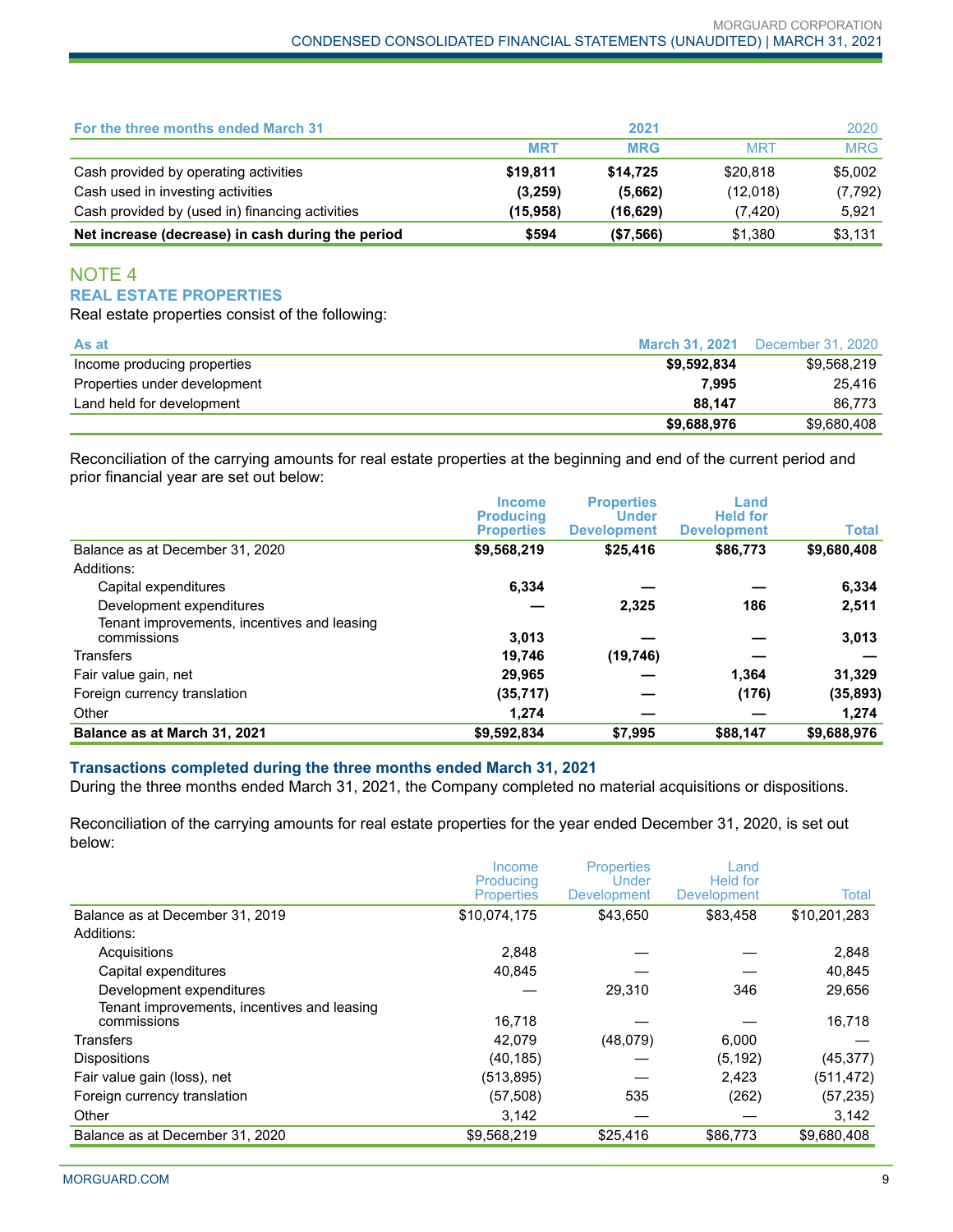#### **Transactions completed during the year ended December 31, 2020**

#### **Acquisitions**

During the year ended December 31, 2020, the Company completed no material acquisitions.

#### **Dispositions**

On March 25, 2020, the Company sold its 50% interest in an industrial property, comprising 284,000 square feet located in Puslinch, Ontario, for gross proceeds of \$38,577, including closing costs, and the purchaser assumed the mortgage secured by the property in the amount of \$10,498. In addition, the Company's equity-accounted investment, MIL Industrial Fund II LP, sold its interest in the property.

On August 18, 2020, the Company sold a retail property and an adjacent parcel of land classified as held for development located in Ottawa, Ontario, comprising 10,000 square feet, for net proceeds of \$6,800, including closing costs.

#### **Capitalization Rates**

As at March 31, 2021, and December 31, 2020, the Company had its portfolio internally appraised. In addition, the Company's U.S. portfolio is appraised by independent U.S. real estate appraisal firms on a three-year cycle.

The Company determined the fair value of each income producing property based upon, among other things, rental income from current leases and assumptions about rental income from future leases reflecting market conditions at the applicable consolidated balance sheet dates, less future cash outflow pertaining to the respective leases. The Company's multi-suite residential properties are appraised using the direct capitalization of income method. The retail, office and industrial properties are appraised using a number of approaches that typically include a discounted cash flow analysis, a direct capitalization of income method and a direct comparison approach. The discounted cash flow analysis is primarily based on discounting the expected future cash flows, generally over a term of 10 years, including a terminal value based on the application of a capitalization rate to estimated year 11 cash flows.

As at March 31, 2021, the duration and impact of the COVID-19 pandemic is unknown. The impact of COVID-19 on estimating fair values for the Company's properties at March 31, 2021, required judgment based on evolving facts and available information, particularly for the retail properties, which have experienced significantly lower collections and higher tenant failure rates. In addition, it is not possible to estimate the long-term impacts COVID-19 will have on the Company's valuation of income producing properties as the length and severity of these developments are subject to significant uncertainty.

As at March 31, 2021, using the direct capitalization approach, the multi-suite residential, retail, office and industrial properties were valued using capitalization rates in the range of 3.3% to 9.8% (December 31, 2020 - 3.3% to 9.8%), resulting in an overall weighted average capitalization rate of 5.4% (December 31, 2020 - 5.4%).

|                         |                                  | <b>March 31, 2021</b> |                                       |      |                                   | December 31, 2020 |                           |      |      |                                |  |
|-------------------------|----------------------------------|-----------------------|---------------------------------------|------|-----------------------------------|-------------------|---------------------------|------|------|--------------------------------|--|
| As at                   | <b>Occupancy</b><br><b>Rates</b> |                       | <b>Capitalization</b><br><b>Rates</b> |      |                                   |                   | Occupancy<br><b>Rates</b> |      |      | Capitalization<br><b>Rates</b> |  |
|                         | Max.                             | Min.                  | Max.                                  | Min. | <b>Weighted</b><br><b>Average</b> | Max.              | Min.                      | Max. | Min. | Weighted<br>Average            |  |
| Multi-suite residential | 98.0%                            | 92.0%                 | 6.8%                                  | 3.3% | 4.3%                              | 98.0%             | 92.0%                     | 6.8% | 3.3% | 4.3%                           |  |
| Retail                  | 99.0%                            | 85.0%                 | 9.8%                                  | 5.3% | $7.0\%$                           | 99.0%             | 85.0%                     | 9.8% | 5.3% | 6.9%                           |  |
| Office                  | 100.0%                           | $90.0\%$              | 7.8%                                  | 4.3% | 6.1%                              | 100.0%            | 90.0%                     | 8.5% | 4.3% | 6.2%                           |  |
| Industrial              | 100.0%                           | 95.0%                 | 6.8%                                  | 4.8% | 5.3%                              | 100.0%            | 95.0%                     | 6.8% | 4.8% | 5.3%                           |  |

The stabilized capitalization rates by asset type are set out in the following table: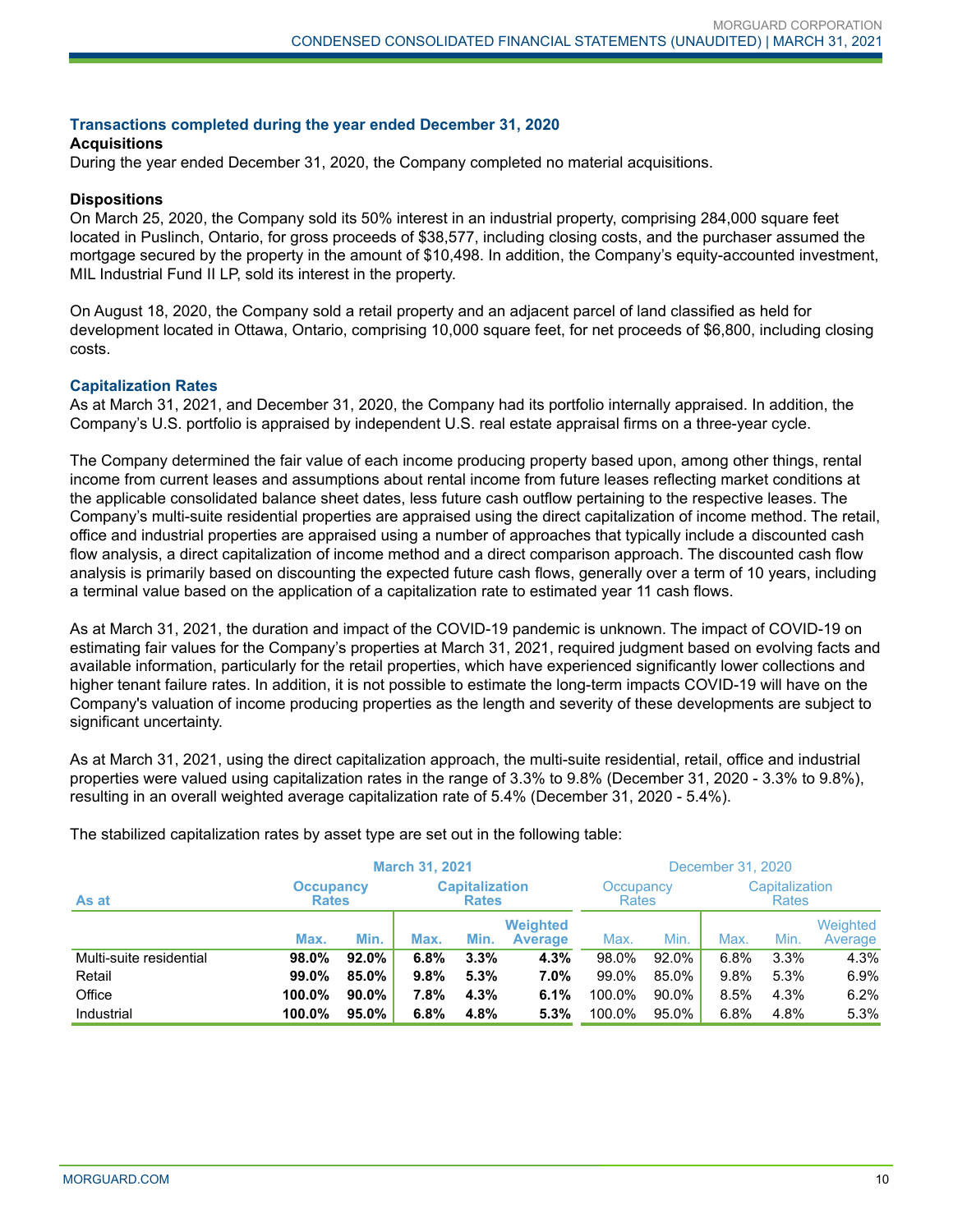The key valuation metrics used in the discounted cash flow method for the retail, office and industrial properties are set out in the following table:

| As at             |                | <b>March 31, 2021</b> |                                   |                | December 31, 2020 |                     |  |
|-------------------|----------------|-----------------------|-----------------------------------|----------------|-------------------|---------------------|--|
|                   | <b>Maximum</b> | <b>Minimum</b>        | <b>Weighted</b><br><b>Average</b> | <b>Maximum</b> | <b>Minimum</b>    | Weighted<br>Average |  |
| <b>Retail</b>     |                |                       |                                   |                |                   |                     |  |
| Discount rate     | 10.5%          | $6.0\%$               | 7.3%                              | 10.5%          | 6.0%              | 7.3%                |  |
| Terminal cap rate | 9.5%           | 5.3%                  | 6.2%                              | $9.5\%$        | 5.3%              | 6.2%                |  |
| <b>Office</b>     |                |                       |                                   |                |                   |                     |  |
| Discount rate     | $8.0\%$        | 5.3%                  | 6.4%                              | $8.0\%$        | 5.3%              | 6.4%                |  |
| Terminal cap rate | 7.5%           | 4.3%                  | 5.7%                              | 7.5%           | 4.3%              | 5.7%                |  |
| <b>Industrial</b> |                |                       |                                   |                |                   |                     |  |
| Discount rate     | 6.5%           | $6.0\%$               | 6.1%                              | 6.5%           | 6.0%              | 6.1%                |  |
| Terminal cap rate | 6.0%           | 5.0%                  | 5.4%                              | $6.0\%$        | 5.0%              | 5.4%                |  |

Fair values are most sensitive to changes in discount rates, capitalization rates and stabilized or forecast net operating income. Generally, an increase in stabilized net operating income will result in an increase in the fair value of the income producing properties, and an increase in capitalization rates will result in a decrease in the fair value of the properties. The capitalization rate magnifies the effect of a change in stabilized net operating income, with a lower capitalization rate resulting in a greater impact on the fair value of the property than a higher capitalization rate. If the weighted average stabilized capitalization rates were to increase or decrease by 25 basis points (assuming no change in stabilized net operating income), the value of the income producing properties as at March 31, 2021, would decrease by \$425,927 and increase by \$470,722, respectively.

The sensitivity of the fair values of the Company's income producing properties as at March 31, 2021, and December 31, 2020, is set out in the table below:

| As at                                 | <b>March 31, 2021</b> |           | December 31, 2020 |           |
|---------------------------------------|-----------------------|-----------|-------------------|-----------|
| <b>Change in capitalization rate:</b> | 0.25%                 | (0.25%)   | 0.25%             | (0.25%)   |
| Multi-suite residential               | (\$261,868)           | \$293,332 | (\$255,541)       | \$285,352 |
| Retail                                | (69, 784)             | 75.004    | (70,078)          | 75,329    |
| Office                                | (88,073)              | 95.569    | (88,986)          | 96.443    |
| Industrial                            | (6,202)               | 6,817     | (5,988)           | 6.578     |
|                                       | ( \$425, 927)         | \$470,722 | (\$420,593)       | \$463,702 |

#### NOTE 5 **HOTEL PROPERTIES**

Hotel properties consist of the following:

|                                          |           | <b>Accumulated</b><br>Impairment | <b>Accumulated</b>  | <b>Net Book</b> |
|------------------------------------------|-----------|----------------------------------|---------------------|-----------------|
| <b>As at March 31, 2021</b>              | Cost      | <b>Provision</b>                 | <b>Amortization</b> | <b>Value</b>    |
| Land                                     | \$93.251  | (\$2,407)                        | s—                  | \$90.844        |
| <b>Buildings</b>                         | 559.308   | (89.312)                         | (60, 296)           | 409.700         |
| Furniture, fixtures, equipment and other | 109.475   | (8,940)                          | (61, 252)           | 39,283          |
| Right-of-use asset - land lease          | 1.596     |                                  | (130)               | 1.466           |
|                                          | \$763,630 | (\$100,659)                      | (\$121,678)         | \$541,293       |

| As at December 31, 2020                  | Cost      | Accumulated<br>Impairment<br>Provision | Accumulated<br>Amortization | Net Book<br>Value |
|------------------------------------------|-----------|----------------------------------------|-----------------------------|-------------------|
| Land                                     | \$93.251  | (\$2,407)                              | s—                          | \$90.844          |
| <b>Buildings</b>                         | 559.221   | (89,312)                               | (57, 315)                   | 412.594           |
| Furniture, fixtures, equipment and other | 106.948   | (8,940)                                | (57, 885)                   | 40,123            |
| Right-of-use asset - land lease          | 1,596     |                                        | (116)                       | 1,480             |
|                                          | \$761.016 | (\$100,659)                            | (\$115,316)                 | \$545,041         |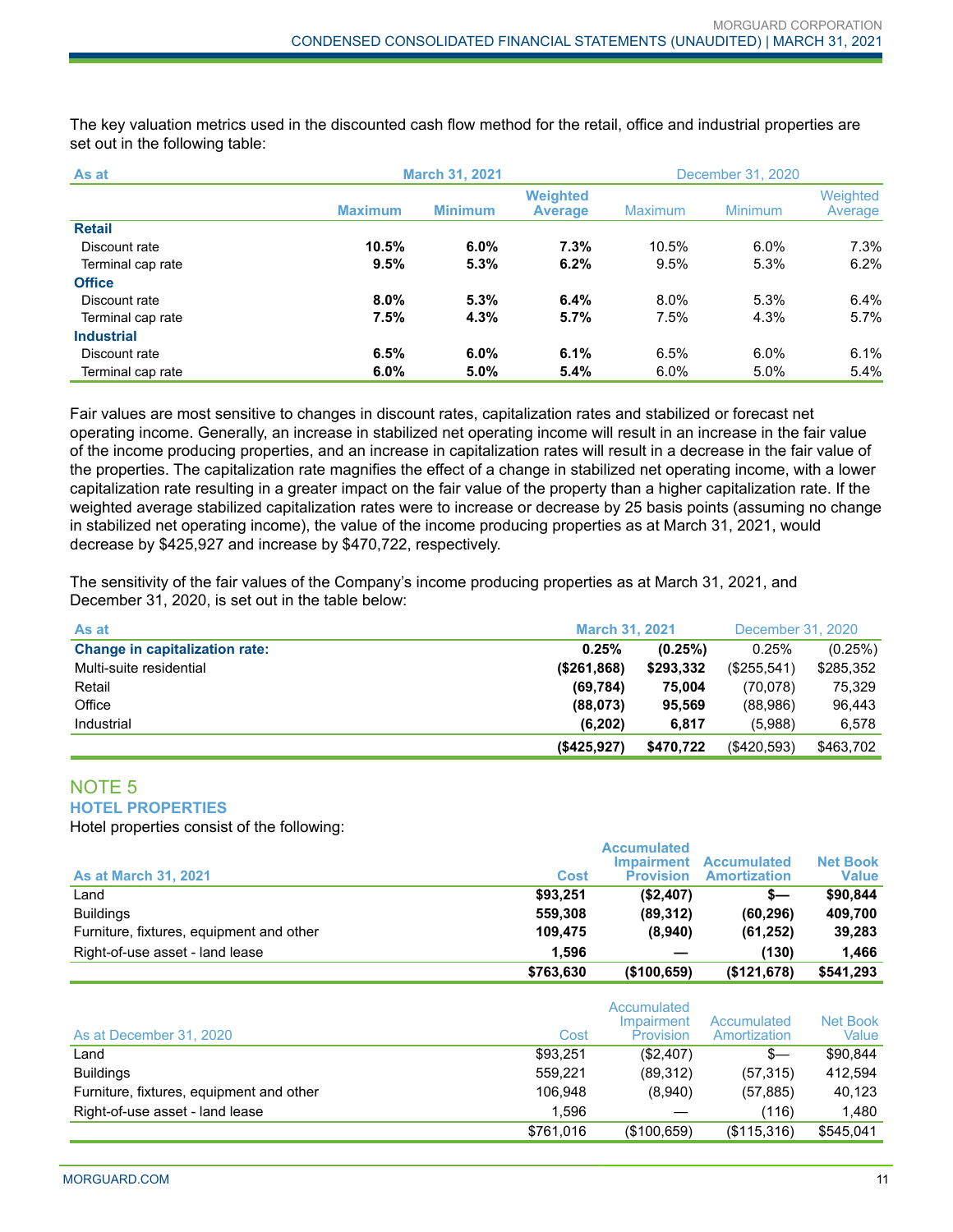Transactions in hotel properties for the three months ended March 31, 2021, are summarized as follows:

| <b>As at March 31, 2021</b>              | <b>Opening</b><br><b>Net Book</b><br>Value |         | <b>Additions Amortization</b> | <b>Closing</b><br><b>Net Book</b><br><b>Value</b> |
|------------------------------------------|--------------------------------------------|---------|-------------------------------|---------------------------------------------------|
| ∟and                                     | \$90.844                                   | s—      | s—                            | \$90.844                                          |
| <b>Buildings</b>                         | 412.594                                    | 87      | (2,981)                       | 409.700                                           |
| Furniture, fixtures, equipment and other | 40.123                                     | 2.527   | (3, 367)                      | 39,283                                            |
| Right-of-use asset - land lease          | 1.480                                      |         | (14)                          | 1.466                                             |
|                                          | \$545.041                                  | \$2.614 | ( \$6,362)                    | \$541,293                                         |

Transactions in hotel properties for the year ended December 31, 2020, are summarized as follows:

| As at December 31, 2020                  | Opening<br>Net Book<br>Value | <b>Additions</b> | Impairment<br>Provision | <b>Dispositions</b> | Amortization | Closing<br><b>Net Book</b><br>Value |
|------------------------------------------|------------------------------|------------------|-------------------------|---------------------|--------------|-------------------------------------|
| Land                                     | \$94.704                     | \$—              | s—                      | (\$3,860)           | \$—          | \$90.844                            |
| <b>Buildings</b>                         | 476.360                      | 1.754            | (33,892)                | (18, 967)           | (12,661)     | 412.594                             |
| Furniture, fixtures, equipment and other | 56,181                       | 5.388            | (3, 149)                | (3,683)             | (14, 614)    | 40,123                              |
| Right-of-use asset - land lease          | 1,538                        |                  |                         |                     | (58)         | 1.480                               |
|                                          | \$628.783                    | \$7,142          | (\$37,041)              | (\$26,510)          | (\$27,333)   | \$545.041                           |

# **Transactions completed during the year ended December 31, 2020**

#### **Dispositions**

On July 6, 2020, the Company sold a hotel located in Sydney, Nova Scotia, for gross proceeds of \$10,763 (including a promissory note receivable of \$500), resulting in aggregate net cash proceeds of \$2,973 after deducting the repayment of first mortgage loan of \$6,666 and working capital adjustments. On disposition the recoverable amount exceeded the carrying value of the property of \$8,072, resulting in a gain of \$2,067, including closing costs.

On November 2, 2020, the Company sold a hotel located in Red Deer, Alberta, for gross proceeds of \$18,533 (including a promissory note receivable of \$14,500), resulting in aggregate net cash proceeds of \$3,938 after deducting working capital adjustments. On disposition the carrying value of the property of \$19,011 exceeded net proceeds including closing costs, resulting in a provision for impairment of \$573.

#### **Impairment Provision**

The Company identified each hotel property as a cash-generating unit for impairment purposes. The recoverable amounts of the hotel properties have been estimated using the value-in-use method or fair value less costs to sell. Under these calculations, discount rates are applied to the forecasted cash flows reflecting the assumptions for hotel activity. The key assumptions are the first year net operating income and the discount rate applied over the useful life of the hotel property. IFRS permits an impairment provision to be reversed in the subsequent accounting periods if recoverability analysis at that time supports reversal.

During the year ended December 31, 2020, impairment indicators were identified including interruptions to business operations at certain hotel properties resulting from emergency measures enacted to combat COVID-19. A recoverability analysis was completed in accordance with the procedures specified by IFRS, which indicated that an impairment provision of \$37,041 should be recorded. The tables below provide details of first year net operating income (loss) and the discount rates used for valuing the hotel properties.

|                                         | <b>Northwest</b><br><b>Territories</b> | Alberta          | Saskatchewan     | Ontario     | Nova Scotia       |
|-----------------------------------------|----------------------------------------|------------------|------------------|-------------|-------------------|
| Recoverable amount                      | \$8.800                                | \$60,700         | \$51.500         | \$38,850    | \$69,800          |
| Impairment provision                    | \$1.550                                | \$15.521         | \$8.407          | \$4.024     | \$6,966           |
| Cumulative impairment provision         | \$1.550                                | \$48,088         | \$35.937         | \$4.024     | \$6,966           |
| Projected first year net operating loss | (\$248)                                | (S2.846)         | (S2.097)         | (\$1,172)   | ( \$830)          |
| Discount rate (range)                   | 9.3%                                   | $9.3\% - 12.8\%$ | $9.8\% - 10.8\%$ | 7.3% - 8.8% | $9.3\%$ - $9.8\%$ |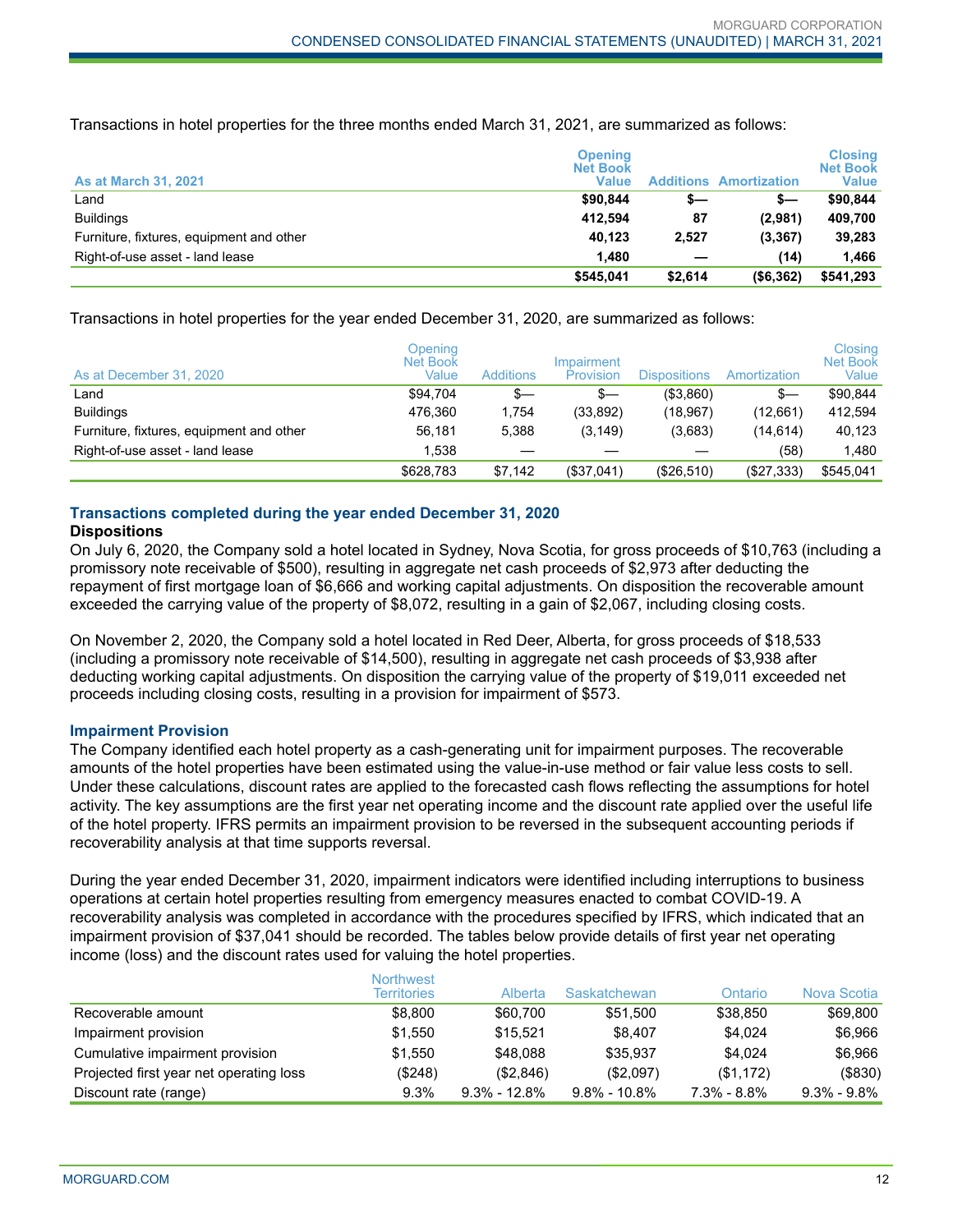# NOTE 6 **EQUITY-ACCOUNTED AND OTHER FUND INVESTMENTS**

#### **(a) Equity-accounted and Other Real Estate Fund Investments consist of the following:**

| As at                                       | <b>March 31, 2021</b> | December 31, 2020 |
|---------------------------------------------|-----------------------|-------------------|
| Joint ventures                              | \$45,810              | \$44,474          |
| Associates                                  | 84.254                | 83.105            |
| Equity-accounted investments                | 130.064               | 127.579           |
| Other real estate fund investments          | 80.709                | 88.699            |
| Equity-accounted and other fund investments | \$210,773             | \$216,278         |

The following are the Company's significant equity-accounted investments as at March 31, 2021, and December 31, 2020:

|                                       |                                       |                           |                      | <b>Company's Ownership</b> |                      | <b>Carrying Value</b> |                      |
|---------------------------------------|---------------------------------------|---------------------------|----------------------|----------------------------|----------------------|-----------------------|----------------------|
| <b>Property/Investment</b>            | <b>Principal Place</b><br>of Business | <b>Investment</b><br>Type | <b>Asset</b><br>Type | March 31.<br>2021          | December 31.<br>2020 | March 31.<br>2021     | December 31,<br>2020 |
| Petroleum Plaza                       | Edmonton, AB                          | Joint Venture             | Office               | 50.0%                      | 50.0%                | \$20,207              | \$20.496             |
| Quinte Courthouse                     | Belleville, ON                        | Joint Venture             | Office               | 50.0%                      | 50.0%                | 2.876                 | 2.896                |
| Greypoint Capital L.P. <sup>(1)</sup> | Toronto, ON                           | Joint Venture             | Other                | 22.7%                      | 22.4%                | 11.930                | 10.064               |
| Courtyard by Marriott                 | Ottawa, ON                            | Joint Venture             | Hotel                | 50.0%                      | 50.0%                | 7.056                 | 7.295                |
| Marriott Residence Inn                | London, ON                            | Joint Venture             | Hotel                | 50.0%                      | 50.0%                | 3.741                 | 3.723                |
| Lumina Hollywood                      | Los Angeles, CA                       | Associate                 | Residential          | 59.1%                      | 59.1%                | 65.333                | 64,180               |
| MIL Industrial Fund II $LP^{(2)}$     | Various                               | Associate                 | Industrial           | 18.8%                      | 18.8%                | 18.921                | 18.925               |
|                                       |                                       |                           |                      |                            |                      | \$130.064             | \$127.579            |

(1) Comprises an investment in Greypoint Capital L.P. of 36.4% and Greypoint Capital L.P. II of 15.6%.

<sup>(2)</sup> The Company accounts for its investment using the equity method since the Company has the ability to exercise significant influence as a result of its role as general partner; however, it does not control the fund.

#### **Equity-accounted investments**

The following table presents the change in the balance of equity-accounted investments:

| As at                        | <b>March 31, 2021</b> | December 31, 2020 |
|------------------------------|-----------------------|-------------------|
| Balance, beginning of period | \$127,579             | \$138,953         |
| Additions                    | 4.087                 | 15.532            |
| Share of net income (loss)   | 429                   | (7, 470)          |
| Distributions received       | (1,242)               | (18, 115)         |
| Foreign exchange loss        | (789)                 | (1,321)           |
| Balance, end of period       | \$130,064             | \$127,579         |

The following tables present the financial results of the Company's equity-accounted investments on a 100% basis:

| As at                               | <b>March 31, 2021</b>          |                  |              |                         |           | December 31, 2020 |
|-------------------------------------|--------------------------------|------------------|--------------|-------------------------|-----------|-------------------|
|                                     | <b>Joint</b><br><b>Venture</b> | <b>Associate</b> | <b>Total</b> | <b>Joint</b><br>Venture | Associate | Total             |
| Non-current assets                  | \$174,478                      | \$354,220        | \$528,698    | \$174,935               | \$352,959 | \$527,894         |
| Current assets                      | 64.265                         | 6.723            | 70.988       | 59.828                  | 9.491     | 69,319            |
| <b>Total assets</b>                 | \$238,743                      | \$360,943        | \$599,686    | \$234,763               | \$362,450 | \$597,213         |
| Non-current liabilities             | \$62,337                       | \$22,171         | \$84,508     | \$111,007               | \$42,984  | \$153,991         |
| <b>Current liabilities</b>          | 56,586                         | 128,936          | 185,522      | 4.261                   | 111.687   | 115,948           |
| <b>Total liabilities</b>            | \$118,923                      | \$151,107        | \$270,030    | \$115,268               | \$154,671 | \$269,939         |
| <b>Net assets</b>                   | \$119,820                      | \$209,836        | \$329,656    | \$119,495               | \$207,779 | \$327,274         |
| <b>Equity-accounted investments</b> | \$45,810                       | \$84.254         | \$130,064    | \$44,474                | \$83.105  | \$127.579         |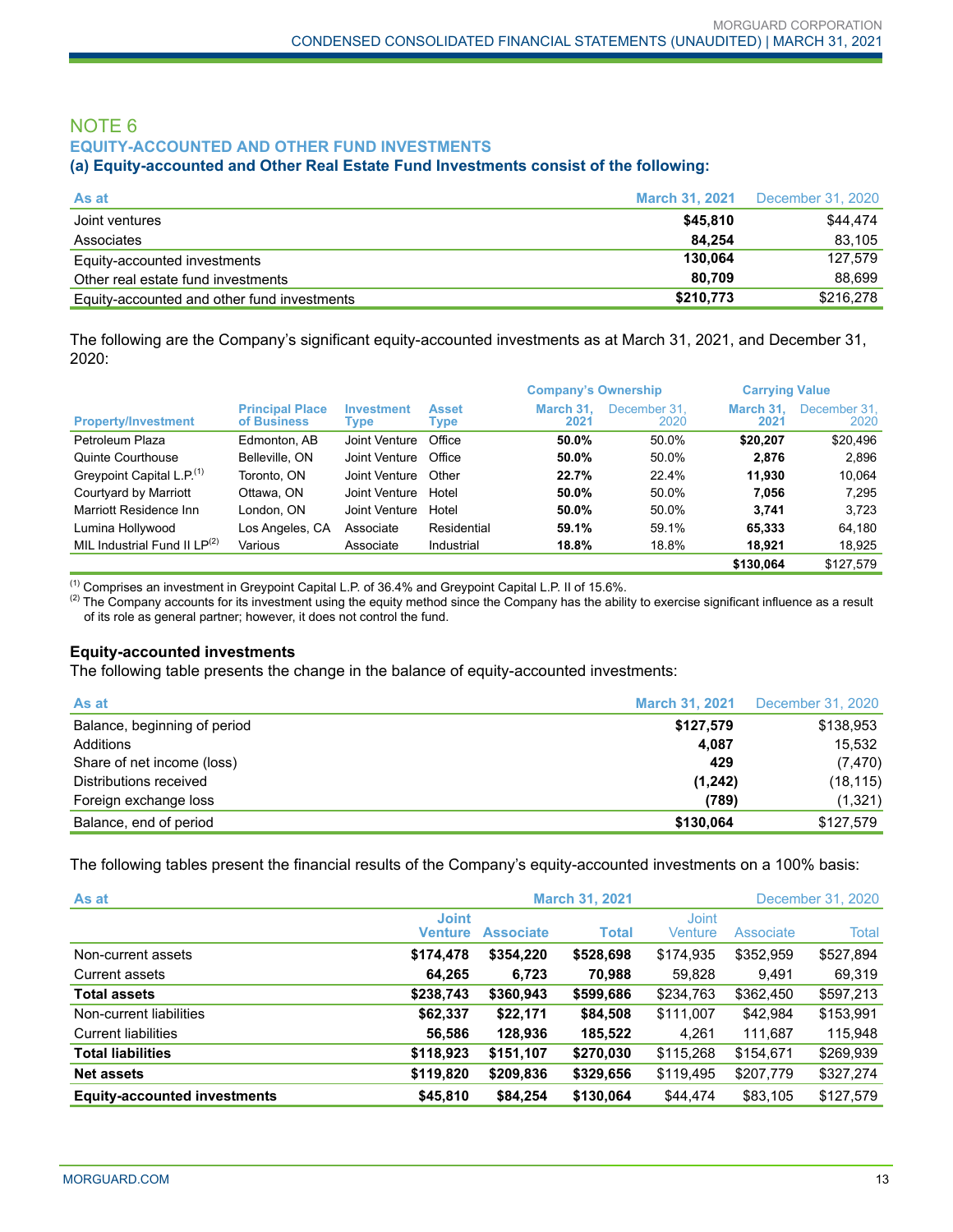| For the three months ended March 31                   |                         |                  | 2021    |                         |           | 2020      |
|-------------------------------------------------------|-------------------------|------------------|---------|-------------------------|-----------|-----------|
|                                                       | <b>Joint</b><br>Venture | <b>Associate</b> | Total   | <b>Joint</b><br>Venture | Associate | Total     |
| Revenue                                               | \$6.529                 | \$2.042          | \$8,571 | \$8.455                 | \$2.580   | \$11,035  |
| Expenses                                              | (4, 267)                | (4, 499)         | (8,766) | (5,652)                 | (1, 193)  | (6, 845)  |
| Fair value gain (loss) on real estate properties, net | (90)                    | 2,170            | 2,080   | (2,812)                 | (230)     | (3,042)   |
| Net income (loss) for the period                      | \$2.172                 | (\$287)          | \$1,885 | $(\$9)$                 | \$1,157   | \$1,148   |
| Income (loss) in equity-accounted investments         | \$666                   | (\$237)          | \$429   | (\$384)                 | (\$2,120) | (\$2,504) |

#### **(b) Income Recognized from Other Fund Investments:**

#### **Other Real Estate Fund Investments**

| <b>For the three months ended March 31</b>            | 2021     | 2020  |
|-------------------------------------------------------|----------|-------|
| Distribution income                                   | \$174    | \$102 |
| Fair value gain (loss) for the period (Note 18)       | (6.895)  | 723   |
| Income (loss) from other real estate fund investments | (S6.721) | \$825 |

The Company's two fund investments hold multi-suite residential, retail and office investment properties located in the U.S. The funds are classified and measured at FVTPL. Gains or losses arise from the change in the fair value of the underlying real estate properties held by the funds (Level 3) and from foreign exchange currency translation. Distributions received from these funds are recorded in other income (expense) on the consolidated statements of income (loss).

# NOTE 7 **OTHER ASSETS**

Other assets consist of the following:

| As at                               | <b>March 31, 2021</b> | December 31, 2020 |
|-------------------------------------|-----------------------|-------------------|
| Investment in marketable securities | \$123,927             | \$115,823         |
| Accrued pension benefit asset       | 68,623                | 55,186            |
| Finance lease receivable            | 57,331                | 57,185            |
| Intangible assets, net              | 30,689                | 32,195            |
| Restricted cash                     | 26,527                | 26,159            |
| Goodwill                            | 24,488                | 24,488            |
| Capital assets, net                 | 19,364                | 19,626            |
| Inventory                           | 2,360                 | 2,922             |
| Right-of-use asset - office lease   | 1,752                 | 1.926             |
| Other                               | 2,509                 | 2,616             |
|                                     | \$357,570             | \$338,126         |

### NOTE 8 **AMOUNTS RECEIVABLE**

Amounts receivable consist of the following:

| As at                                         | <b>March 31, 2021</b> | December 31, 2020 |
|-----------------------------------------------|-----------------------|-------------------|
| Tenant receivables                            | \$47,556              | \$48,951          |
| Unbilled other tenant receivables             | 8,366                 | 10,399            |
| Receivables from related parties (Note 20(c)) | 5.425                 | 5,502             |
| Income taxes receivable                       | 11.319                | 8.131             |
| Other receivables                             | 33,314                | 30,705            |
| Allowance for expected credit loss            | (17, 469)             | (16, 702)         |
|                                               | 88,511                | 86,986            |
| Canada Emergency Wage Subsidy ("CEWS")        | 10,078                | 5,937             |
|                                               | \$98,589              | \$92,923          |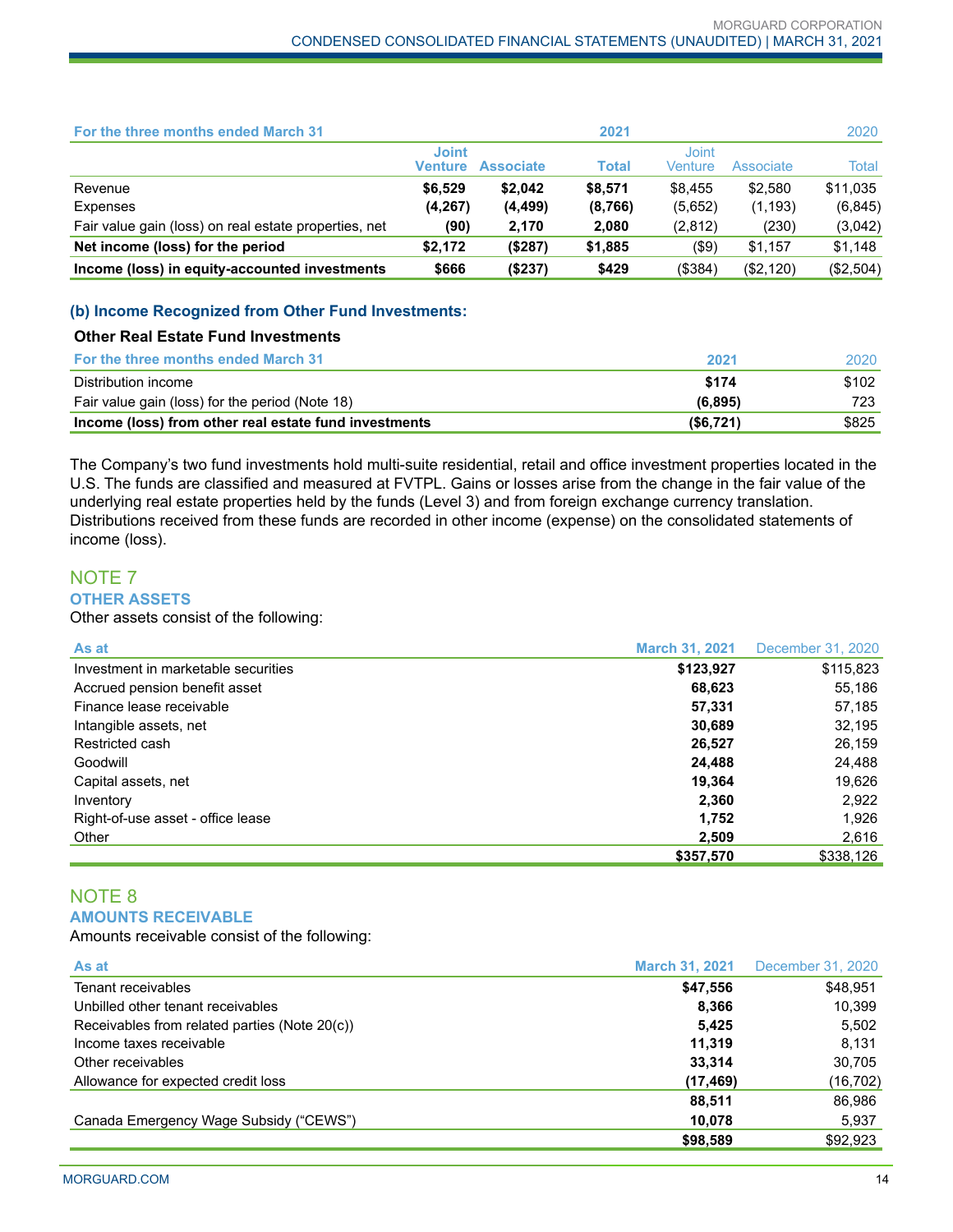#### **Government grants**

#### **Canada Emergency Wage Subsidy**

On April 11, 2020, the Canada Emergency Wage Subsidy was enacted, which provides a subsidy for each employee employed between March 15 to June 6, 2020. Subsequently, the Government of Canada extended CEWS to September 25, 2021. The subsidy for the claim periods ending on July 4, 2020 is equal to 75% of an employee's weekly remuneration, up to a maximum of \$847 (in actual dollars) per week per employee and the subsidy rate varies, depending on the decline in revenue for subsequent claim periods. A company, or a group of companies under common control, will become eligible for the program if they've experienced a reduction in revenue during the qualification period.

The Company and associated related party group under common control with the Company, including Morguard's parent company, Paros Enterprises Limited, have satisfied certain eligibility criteria, including (among others) a significant decline in revenue due to the temporary closures of non-essential services. The Company will continue to assess its eligibility for subsequent claim periods.

For the three months ended March 31, 2021, the Company recorded \$7,595 (2020 - \$nil) as a deduction of the related expense, of which \$1,100 (2020 - \$nil), \$4,523 (2020 - \$nil) and \$1,972 (2020 - \$nil) are a deduction of property operating costs, hotel operating expenses and property management and corporate expenses, respectively.

# NOTE 9 **MORTGAGES PAYABLE**

Mortgages payable consist of the following:

| As at                                      | <b>March 31, 2021</b> | December 31, 2020 |
|--------------------------------------------|-----------------------|-------------------|
| Mortgages payable                          | \$4,234,403           | \$4,282,087       |
| Mark-to-market adjustments, net            | 6,636                 | 7,396             |
| Deferred financing costs                   | (18, 879)             | (20, 109)         |
|                                            | \$4,222,160           | \$4,269,374       |
| Current                                    | \$622,854             | \$480.340         |
| Non-current                                | 3,599,306             | 3,789,034         |
|                                            | \$4,222,160           | \$4,269,374       |
| Range of interest rates                    | $2.03 - 7.08%$        | $2.03 - 7.08\%$   |
| Weighted average contractual interest rate | 3.55%                 | 3.58%             |
| Estimated fair value of mortgages payable  | \$4,402,677           | \$4,552,081       |

As at March 31, 2021, approximately 91% of the Company's real estate and hotel properties, and related rental revenue, have been pledged as collateral for the mortgages payable.

The aggregate principal repayments and balances maturing of the mortgages payable as at March 31, 2021, together with the weighted average contractual interest rate on debt maturing in the next five years and thereafter, are as follows:

|                          | <b>Principal</b><br><b>Instalment</b><br><b>Repayments</b> | <b>Balances</b><br><b>Maturing</b> | <b>Total</b> | <b>Weighted</b><br><b>Average</b><br><b>Contractual</b><br><b>Interest Rate</b> |
|--------------------------|------------------------------------------------------------|------------------------------------|--------------|---------------------------------------------------------------------------------|
| 2021 (remainder of year) | \$86,354                                                   | \$480,265                          | \$566,619    | 4.00%                                                                           |
| 2022                     | 110.574                                                    | 395,181                            | 505,755      | 3.52%                                                                           |
| 2023                     | 88.562                                                     | 631.491                            | 720.053      | 3.57%                                                                           |
| 2024                     | 75.580                                                     | 394.979                            | 470.559      | 3.60%                                                                           |
| 2025                     | 60.369                                                     | 391.819                            | 452.188      | 3.30%                                                                           |
| Thereafter               | 159,930                                                    | 1,359,299                          | 1.519.229    | 3.49%                                                                           |
|                          | \$581,369                                                  | \$3,653,034                        | \$4,234,403  | 3.55%                                                                           |

The Company's first mortgages are registered against specific real estate assets and hotel properties. As at March 31, 2021, mortgages payable mature between 2021 and 2058 and have a weighted average term to maturity of 4.6 years (December 31, 2020 - 4.8 years) and approximately 98% of the Company's mortgages have fixed interest rates.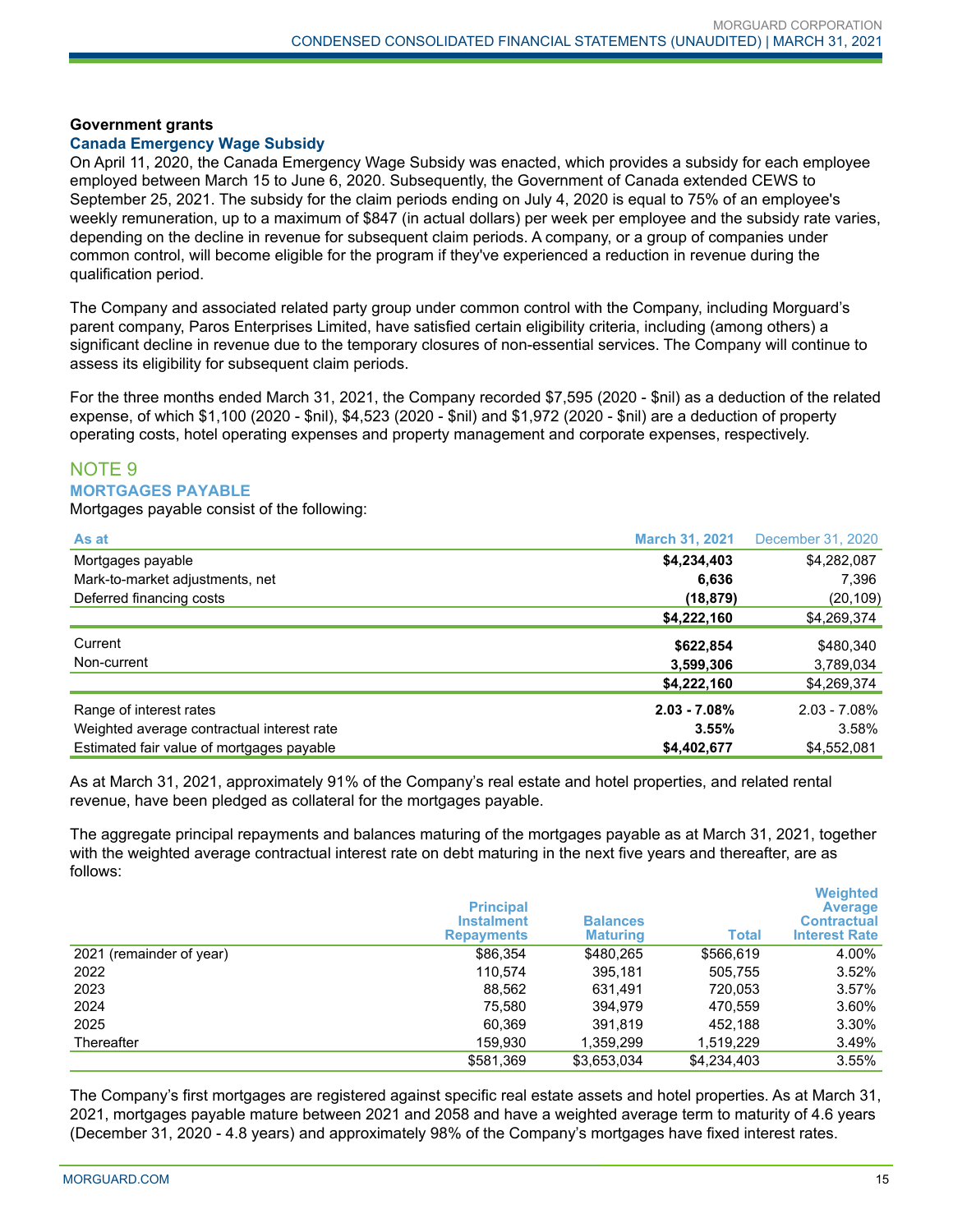Some of the Company's mortgages payable require it to maintain annual debt service coverage ratios and/or debt to equity ratios and/or debt to appraised value ratios and arrange for capital expenditures in accordance with predetermined limits. As at March 31, 2021, and December 31, 2020, the Company was not in compliance with three debt ratio covenants affecting four mortgage loans, all of which are secured by hotel properties amounting to \$101,265 (December 31, 2020 - \$102,081). None of the lenders have demanded payment of the mortgage loans. However, IFRS requires that the loan balance of mortgages payable in breach of debt covenants be included in the current portion of mortgages payable. As a result, the current portion of debt includes \$44,728 scheduled to retire after March 31, 2022.

# NOTE 10 **DEBENTURES PAYABLE**

The Company's debentures consist of the following:

| As at                  | <b>March 31, 2021</b> | December 31, 2020 |
|------------------------|-----------------------|-------------------|
| Unsecured debentures   | \$1,022,491           | \$1,022,152       |
| Convertible debentures | 194.620               | 194,322           |
|                        | \$1,217,111           | \$1,216,474       |
| Current                | \$314,659             | \$314,010         |
| Non-current            | 902.452               | 902,464           |
|                        | \$1,217,111           | \$1,216,474       |

#### **(a) Unsecured debentures**

The Company's senior unsecured debentures ("Unsecured Debentures") consist of the following:

| As at                                | <b>Maturity Date</b> | <b>Coupon</b><br><b>Interest Rate</b> | <b>March 31, 2021</b> | December 31, 2020 |
|--------------------------------------|----------------------|---------------------------------------|-----------------------|-------------------|
| Series C senior unsecured debentures | September 15, 2022   | 4.333%                                | \$200,000             | \$200,000         |
| Series D senior unsecured debentures | May 14, 2021         | 4.085%                                | 200,000               | 200,000           |
| Series E senior unsecured debentures | January 25, 2024     | 4.715%                                | 225,000               | 225,000           |
| Series F senior unsecured debentures | November 27, 2024    | 4.204%                                | 225,000               | 225,000           |
| Series G senior unsecured debentures | September 28, 2023   | 4.402%                                | 175,000               | 175,000           |
| Unamortized financing costs          |                      |                                       | (2,509)               | (2,848)           |
|                                      |                      |                                       | \$1,022,491           | \$1,022,152       |
| Current                              |                      |                                       | \$199,953             | \$199,853         |
| Non-current                          |                      |                                       | 822,538               | 822,299           |
|                                      |                      |                                       | \$1,022,491           | \$1,022,152       |

On November 18, 2016, the Company issued \$200,000 (net proceeds including issuance costs - \$199,198) of Series B senior unsecured debentures due on November 18, 2020. On November 18, 2020, the Series B unsecured debentures were fully repaid on maturity.

On September 15, 2017, the Company issued \$200,000 (net proceeds including issuance costs - \$198,800) of Series C senior unsecured debentures due on September 15, 2022. Interest on the Series C senior unsecured debentures is payable semi-annually, not in advance, on March 15 and September 15 of each year. The Company has the option to redeem the Series C senior unsecured debentures at a redemption price equal to the greater of the Canada Yield Price or par plus any accrued and unpaid interest. The Canada Yield Price is defined as the amount that would return a yield on investment for the remaining term to maturity equal to the Canada Bond Yield with an equal term to maturity plus a spread of 0.635%.

On May 14, 2018, the Company issued \$200,000 (net proceeds including issuance costs - \$198,805) of Series D senior unsecured debentures due on May 14, 2021. Interest on the Series D senior unsecured debentures is payable semi-annually, not in advance, on May 14 and November 14 of each year. The Company has the option to redeem the Series D senior unsecured debentures at a redemption price equal to the greater of the Canada Yield Price or par plus any accrued and unpaid interest. The Canada Yield Price is defined as the amount that would return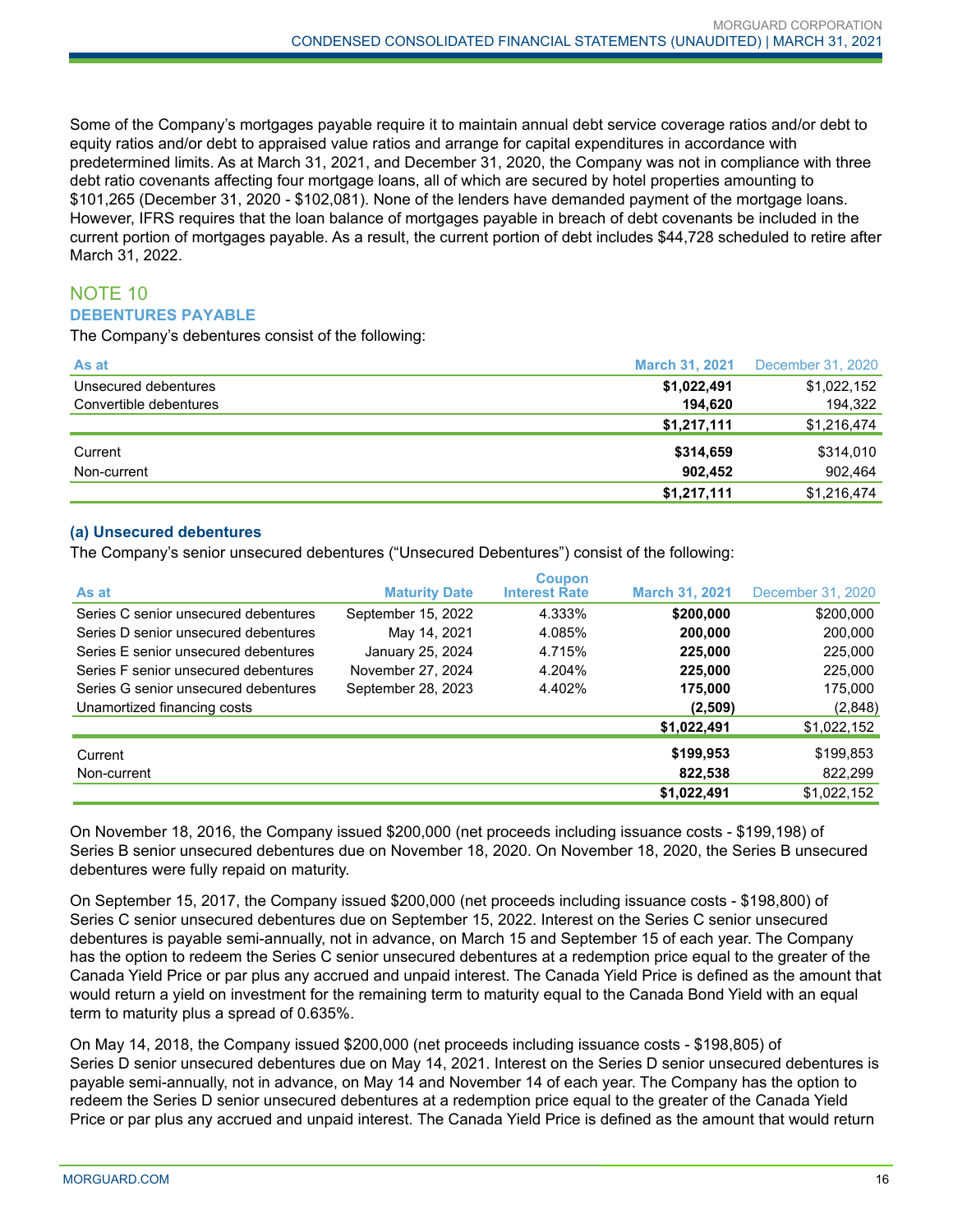a yield on investment for the remaining term to maturity equal to the Canada Bond Yield with an equal term to maturity plus a spread of 0.50%.

On January 25, 2019, the Company issued \$225,000 (net proceeds including issuance costs - \$223,575) of Series E senior unsecured debentures due on January 25, 2024. Interest on the Series E senior unsecured debentures is payable semi-annually, not in advance, on January 25 and July 25 of each year. Paros Enterprises Limited, a related party, acquired \$12,500 aggregate principal amount of the Series E senior unsecured debentures. The Company has the option to redeem the Series E senior unsecured debentures at a redemption price equal to the greater of the Canada Yield Price or par plus any accrued and unpaid interest. The Canada Yield Price is defined as the amount that would return a yield on investment for the remaining term to maturity equal to the Canada Bond Yield with an equal term to maturity plus a spread of 0.70%.

On November 27, 2019, the Company issued \$225,000 (net proceeds including issuance costs - \$224,000) of Series F senior unsecured debentures due on November 27, 2024. Interest on the Series F senior unsecured debentures is payable semi-annually, not in advance, on May 27 and November 27 of each year. The Company has the option to redeem the Series F senior unsecured debentures at a redemption price equal to the greater of the Canada Yield Price or par plus any accrued and unpaid interest. The Canada Yield Price is defined as the amount that would return a yield on investment for the remaining term to maturity equal to the Canada Bond Yield with an equal term to maturity plus a spread of 0.675%.

On September 28, 2020, the Company issued \$175,000 (net proceeds including issuance costs - \$174,303) of Series G senior unsecured debentures due on September 28, 2023. Interest on the Series G senior unsecured debentures is payable semi-annually, not in advance, on March 28 and September 28 of each year, commencing on March 28, 2021. The Company has the option to redeem the Series G senior unsecured debentures at a redemption price equal to the greater of the Canada Yield Price or par plus any accrued and unpaid interest. The Canada Yield Price is defined as the amount that would return a yield on investment for the remaining term to maturity equal to the Canada Bond Yield with an equal term to maturity plus a spread of 1.03%.

For the three months ended March 31, 2021, interest on the Unsecured Debentures of \$10,999 (2020 - \$11,171) is included in interest expense (Note 17).

#### **(b) Convertible debentures**

Convertible debentures consist of the following:

| <b>Maturity Date</b> | <b>Conversion</b><br><b>Price</b> | <b>Coupon</b><br><b>Interest</b><br><b>Rate</b> | <b>Principal</b><br><b>Balance</b> | <b>Owned</b><br>by the<br><b>Company</b> | 2021             | March 31, December 31,<br>2020 |
|----------------------|-----------------------------------|-------------------------------------------------|------------------------------------|------------------------------------------|------------------|--------------------------------|
| December 31, 2021    | \$20.40                           | 4.50%                                           | \$175,000                          | \$60,000                                 | \$114.706        | \$114,157                      |
| March 31, 2023       | \$20.20                           | 4.50%                                           | \$85,500                           | \$5,000                                  | 79.914           | 80,165                         |
|                      |                                   |                                                 |                                    |                                          | \$194,620        | \$194,322                      |
|                      |                                   |                                                 |                                    |                                          | \$114,706        | \$114,157                      |
|                      |                                   |                                                 |                                    |                                          | 79.914           | 80,165                         |
|                      |                                   |                                                 |                                    |                                          | \$194,620        | \$194,322                      |
|                      |                                   |                                                 |                                    |                                          | <b>Principal</b> |                                |

<sup>(1)</sup> As at March 31, 2021, the liability includes the fair value of the conversion option of \$1,154 (December 31, 2020 - \$1,577).

#### **Morguard REIT**

On December 30, 2016, Morguard REIT issued \$175,000 principal amount of 4.50% convertible unsecured subordinated debentures, and incurred issue costs of \$5,137 for net proceeds of \$169,863. Interest is payable semiannually, not in advance, on June 30 and December 31 of each year. The convertible debentures, with the exception of \$3,242, the value assigned to the holder's conversion option, have been recorded as debt on the consolidated balance sheets. Morguard owns \$60,000 aggregate principal amount of the 4.50% convertible unsecured subordinated debentures.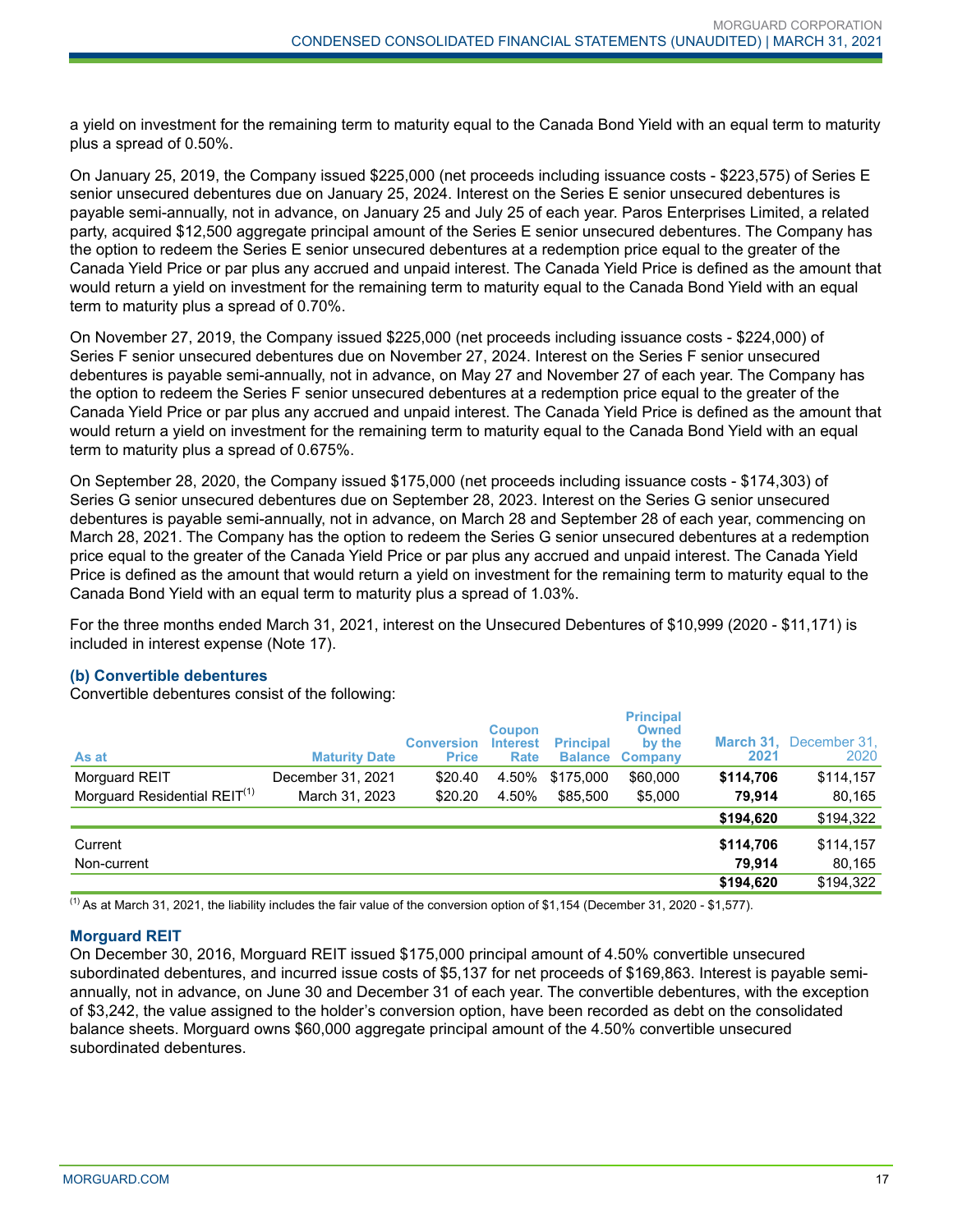#### **Morguard Residential REIT**

On February 13, 2018, Morguard Residential REIT issued \$75,000 principal amount of 4.50% convertible unsecured subordinated debentures maturing on March 31, 2023. On February 21, 2018, an additional principal amount of \$10,500 was issued pursuant to the exercise of the over-allotment option. Interest is payable semi-annually, not in advance, on March 31 and September 30 of each year. The underwriter's commission attributable to the debentures in the amount of \$3,375 has been capitalized and is being amortized over the term to maturity. Morguard owns \$5,000 aggregate principal amount of the 4.50% convertible unsecured subordinated debentures.

For the three months ended March 31, 2021, interest on convertible debentures net of accretion of \$2,431 (2020 - \$2,422) is included in interest expense (Note 17).

# NOTE 11

#### **MORGUARD RESIDENTIAL REIT UNITS**

The units issued by Morguard Residential REIT that are not held by the Company are classified as equity on Morguard Residential REIT's balance sheet but are classified as a liability on the Company's consolidated balance sheets. Morguard Residential REIT units are redeemable at any time, in whole or in part, on demand by the holders. Upon receipt of the redemption notice by Morguard Residential REIT, all rights to and under the units tendered for redemption shall be surrendered, and the holder shall be entitled to receive a price per unit equal to the lesser of: (i) 90% of the market price of the units on the principal exchange market on which the units are listed or quoted for trading during the 10 consecutive trading days ending immediately prior to the date on which the units were surrendered for redemption; or (ii) 100% of the closing market price on the principal exchange market on which the units are listed or quoted for trading on the redemption date.

As at March 31, 2021, the Company valued the non-controlling interest in the Morguard Residential REIT units at \$435,620 (December 31, 2020 - \$446,091) and classified the units as a liability on the consolidated balance sheets. Due to the change in the market value of the units and the distributions paid to external unitholders, the Company recorded a fair value gain for the three months ended March 31, 2021 of \$5,206 (2020 - \$137,081), in the consolidated statements of income (loss) (Note 18).

The components of the fair value gain on Morguard Residential REIT units are as follows:

| <b>For the three months ended March 31</b>         | 2021     | 2020      |
|----------------------------------------------------|----------|-----------|
| Fair value gain on Morguard Residential REIT units | \$10.643 | \$142.510 |
| Distributions to external unitholders (Note 3)     | (5, 437) | (5, 429)  |
| Fair value gain on Morguard Residential REIT units | \$5,206  | \$137.081 |

#### NOTE 12 **LEASE LIABILITIES**

The following table presents the change in the balance of lease liabilities:

| As at                                   | <b>March 31, 2021</b> | December 31, 2020 |
|-----------------------------------------|-----------------------|-------------------|
| Balance, beginning of period            | \$164,255             | \$166,144         |
| Interest on lease liabilities (Note 17) | 2,336                 | 9,440             |
| Payments                                | (2,785)               | (11, 162)         |
| Foreign exchange gain                   | (107)                 | (167)             |
| Balance, end of period                  | \$163,699             | \$164,255         |
| Current (Note 13)                       | \$1,825               | \$1,799           |
| Non-current                             | 161,874               | 162,456           |
|                                         | \$163,699             | \$164,255         |
| Weighted average borrowing rate         | 5.72%                 | 5.72%             |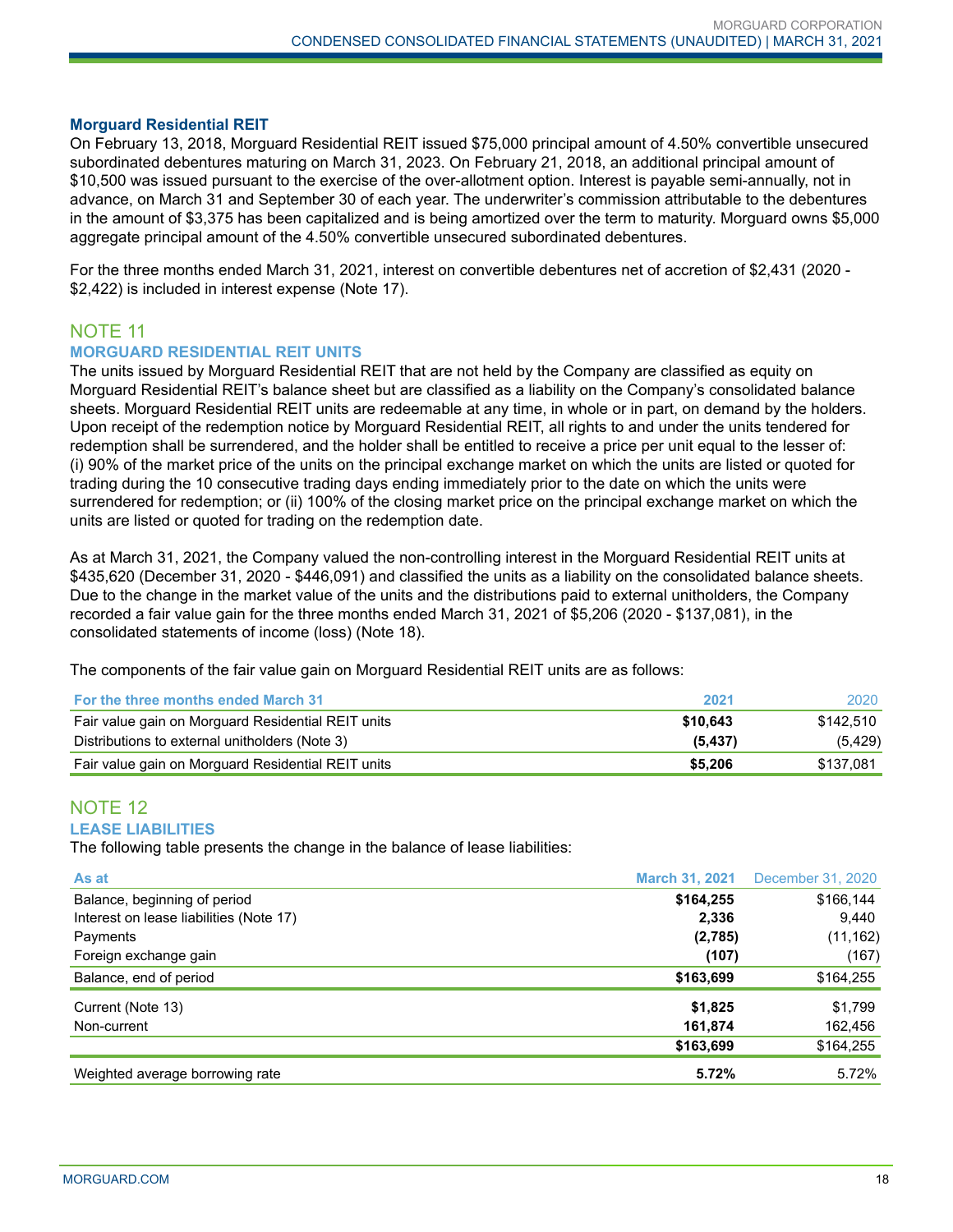Future minimum lease payments under lease liabilities are as follows:

| As at                                   |            | <b>March 31, 2021</b> December 31, 2020 |
|-----------------------------------------|------------|-----------------------------------------|
| Within 12 months                        | \$11,114   | \$11,120                                |
| 2 to 5 years                            | 42.360     | 42,585                                  |
| Over 5 years                            | 350.862    | 353,577                                 |
| Total minimum lease payments            | \$404,336  | \$407,282                               |
| Less: future interest costs             | (240, 637) | (243, 027)                              |
| Present value of minimum lease payments | \$163,699  | \$164,255                               |

# NOTE 13 **ACCOUNTS PAYABLE AND ACCRUED LIABILITIES**

Accounts payable and accrued liabilities consist of the following:

| As at                                        | <b>March 31, 2021</b> | December 31, 2020 |
|----------------------------------------------|-----------------------|-------------------|
| Accounts payable and accrued liabilities     | \$215,344             | \$178,828         |
| Tenant deposits                              | 26.479                | 27,931            |
| Stock appreciation rights ("SARs") liability | 11.235                | 10.779            |
| Lease liability (Note 12)                    | 1,825                 | 1.799             |
| Other                                        | 1.734                 | 1.231             |
|                                              | \$256,617             | \$220,568         |

#### NOTE 14 **BANK INDEBTEDNESS**

As at March 31, 2021, the Company has operating lines of credit totalling \$593,500 (December 31, 2020 - \$593,500), the majority of which can be borrowed in either Canadian or United States dollars and are subject to floating interest rates based on bankers' acceptance or LIBOR rates. As at March 31, 2021, the maximum amount that can be borrowed on the operating lines of credit is \$567,691 (December 31, 2020 - \$578,554), which includes deducting issued letters of credit in the amount of \$8,742 (December 31, 2020 - \$8,742) related to these facilities. The Company's investments in Morguard REIT and Morguard Residential REIT, marketable securities, amounts receivable, inventory, capital assets and a fixed-charge security on specific properties have been pledged as collateral on these operating lines of credit. As at March 31, 2021, the Company had borrowed \$126,602 (December 31, 2020 - \$156,802) on its operating lines of credit.

During the year ended December 31, 2020, the Company amended bank credit agreements under its existing credit facilities to provide for an additional availability of \$142,500 (of which \$100,000 expires during the second quarter of 2021) and where applicable to allow for a higher margin calculation. In addition, the Company entered into a revolving credit facility allowing a maximum of \$77,000 that can be borrowed and is secured by specific hotel properties.

The bank credit agreements include certain restrictive undertakings by the Company. As at March 31, 2021, the Company is in compliance with all undertakings.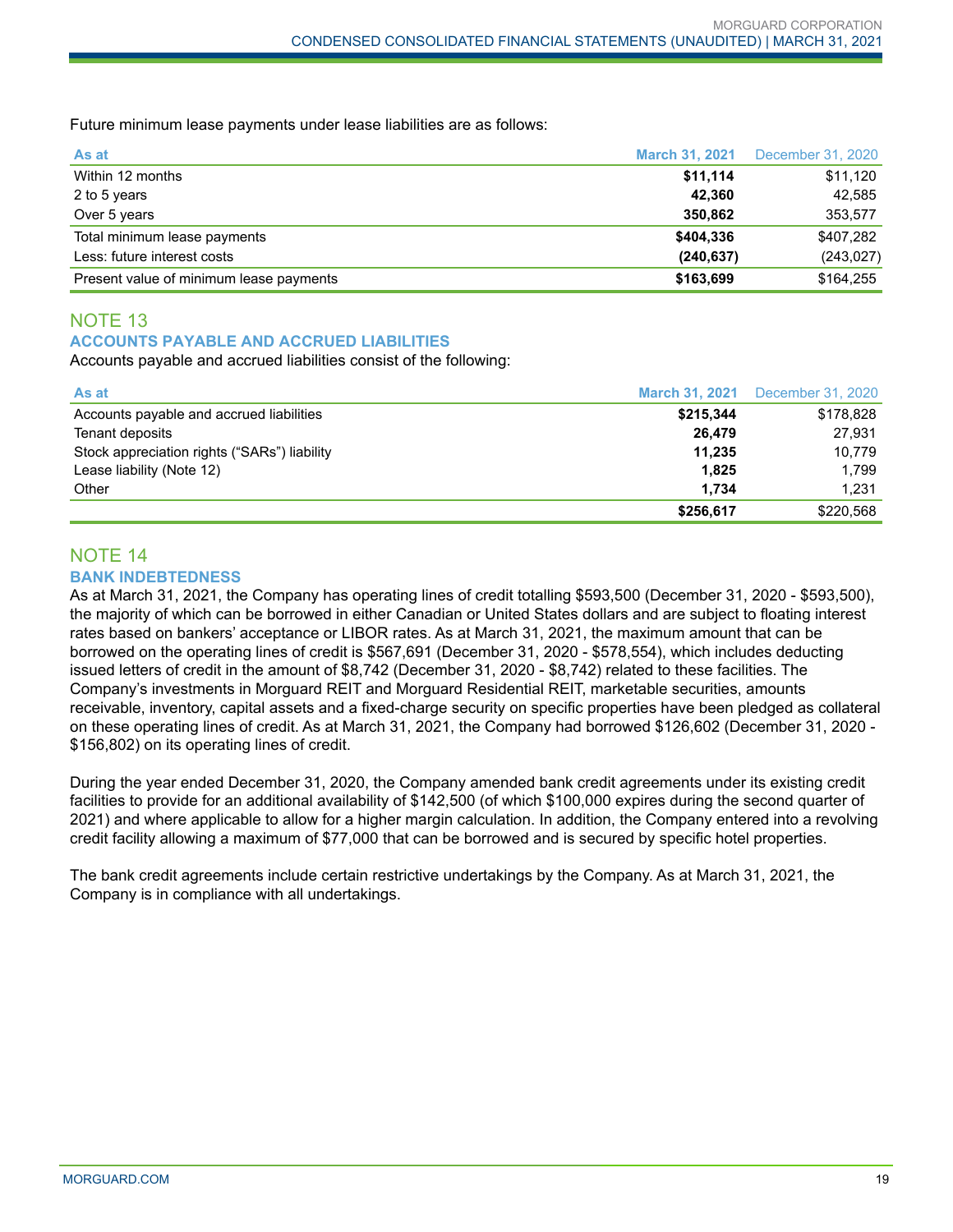## NOTE 15 **SHAREHOLDERS' EQUITY**

#### **(a) Share Capital Authorized**

Unlimited common shares, no par value. Unlimited preference shares, no par value, issuable in series.

|                                                      | <b>Number</b> |               |
|------------------------------------------------------|---------------|---------------|
| <b>Issued and Fully Paid Common Shares</b>           | (000s)        | <b>Amount</b> |
| Balance, December 31, 2019                           | 11.283        | \$102.426     |
| Common shares repurchased through the Company's NCIB | (174)         | (1, 583)      |
| Dividend reinvestment plan                           |               | 99            |
| Balance, December 31, 2020                           | 11.109        | \$100.942     |
| Common shares repurchased through the Company's NCIB | (9)           | (81)          |
| Dividend reinvestment plan                           |               | 23            |
| Balance, March 31, 2021                              | 11,100        | \$100,884     |

On September 17, 2020, the Company obtained the approval of the TSX under its NCIB to purchase up to 557,812 common shares, being approximately 5% of the issued and outstanding common shares, and the program expires on September 21, 2021. The daily repurchase restriction for the common shares is 1,000. During the three months ended March 31, 2021, 8,870 common shares were purchased for cash consideration of \$1,007 at a weighted average price of \$113.53 per common share.

Total dividends declared during the three months ended March 31, 2021, amounted to \$1,665, or \$0.15 per common share (2020 - \$1,689, or \$0.15 per common share). On May 4, 2021, the Company declared a common share dividend of \$0.15 per common share to be paid in the second quarter of 2021.

#### **(b) Contributed Surplus**

**As at March 31, 2021**

During the three months ended March 31, 2020, the Company acquired 20,668,856 common shares of Temple Hotels Inc. for cash consideration of \$44,149. The difference between the cash consideration and the carrying value of the non-controlling interest acquired for the three months ended March 31, 2020, amounted to \$23,235 and the amount has been recorded within retained earnings.

#### **(c) Stock Appreciation Rights Plan**

The SARs granted vest equally over 10 years subject to restrictions.

| <b>Total</b>          |                       | 535,000       | (76,000)        | (81, 500)        | 377,500            |
|-----------------------|-----------------------|---------------|-----------------|------------------|--------------------|
| November 8, 2018      | \$184.00              | 10.000        |                 |                  | 10,000             |
| August 8, 2018        | \$168.00              | 20,000        |                 |                  | 20,000             |
| May 18, 2018          | \$163.59              | 125,000       |                 |                  | 125,000            |
| January 11, 2017      | \$179.95              | 90.000        | (1,500)         | (3,500)          | 85,000             |
| May 13, 2015          | \$153.82              | 10,000        |                 |                  | 10,000             |
| May 13, 2014          | \$137.90              | 25,000        | (2,000)         | (8,000)          | 15,000             |
| November 2, 2010      | \$43.39               | 55,000        | (6,500)         | (8,500)          | 40,000             |
| March 20, 2008        | \$30.74               | 200,000       | (66,000)        | (61,500)         | 72,500             |
| <b>Date of Grant</b>  | <b>Exercise Price</b> | <b>Issued</b> | <b>Redeemed</b> | <b>Cancelled</b> | <b>Outstanding</b> |
| AS AL MAIGH JI, ZUZ I |                       |               |                 |                  |                    |

During the three months ended March 31, 2021, the Company recorded a fair value adjustment to increase compensation expense of \$456 (2020 - reduce compensation expense of \$10,787). The fair value adjustment is included in property management and corporate expenses in the consolidated statements of income (loss), and the liability is classified as accounts payable and accrued liabilities (Note 13).

The fair value for the SARs was calculated using the Black-Scholes option pricing model. In determining the fair value of the SARs, management is required to make assumptions that could have a material impact on the valuation. The following are the assumptions that were used in determining the fair value as at March 31, 2021: a dividend yield of 0.51% (2020 - 0.45%), expected volatility of approximately 29.96% (2020 - 25.34%) and the 10-year Bank of Canada Bond Yield of 1.55% (2020 - 0.88%).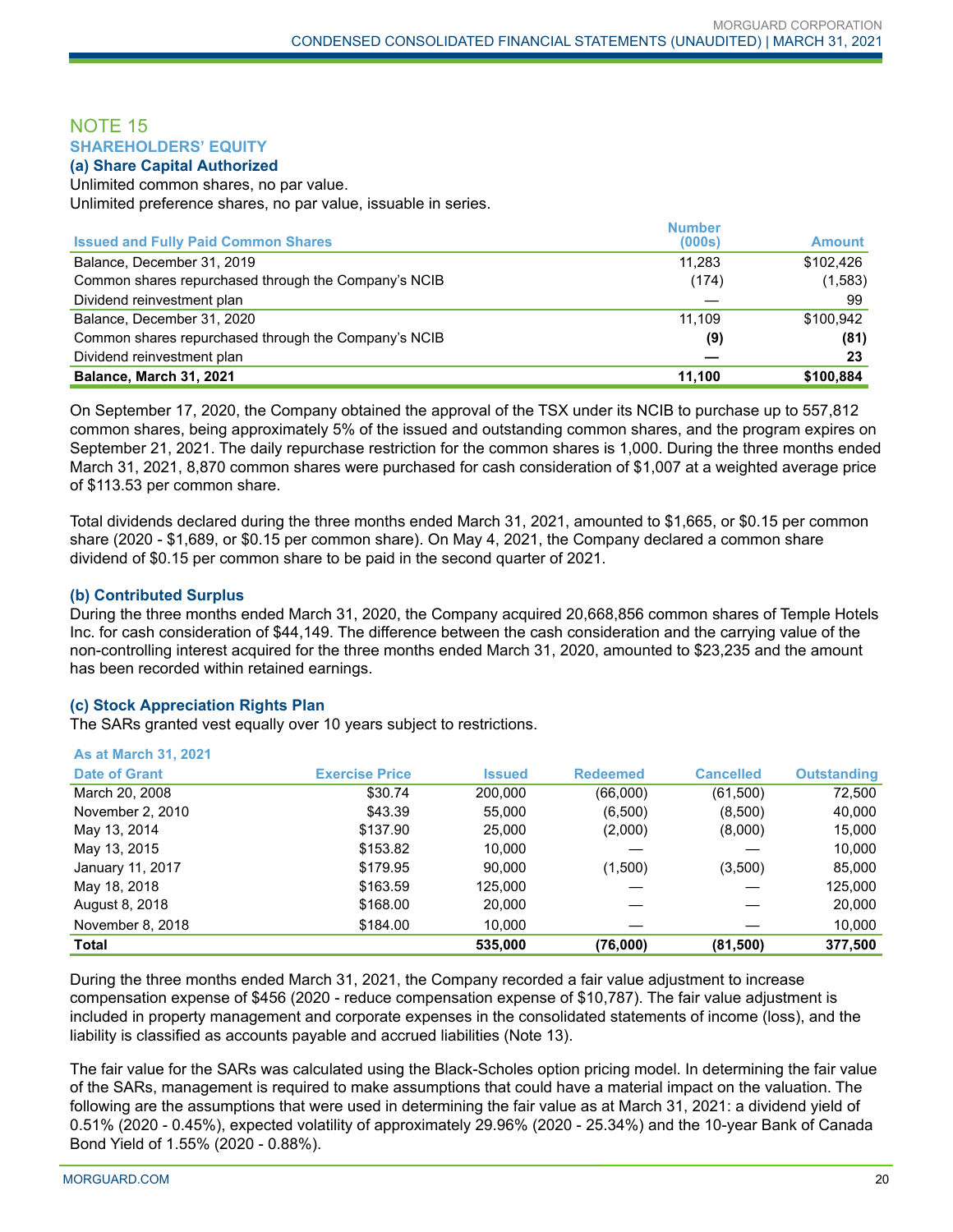#### **(d) Accumulated Other Comprehensive Income**

As at March 31, 2021, and December 31, 2020, accumulated other comprehensive income consists of the following amounts:

| <b>As at</b>                                    |           | <b>March 31, 2021</b> December 31, 2020 |
|-------------------------------------------------|-----------|-----------------------------------------|
| Actuarial gain on defined benefit pension plans | \$39.119  | \$28.882                                |
| Unrealized foreign currency translation gain    | 116.395   | 133.436                                 |
|                                                 | \$155.514 | \$162.318                               |

# NOTE 16 **REVENUE**

The components of revenue from real estate properties are as follows:

| <b>For the three months ended March 31</b> | 2021      | 2020      |
|--------------------------------------------|-----------|-----------|
| Rental income                              | \$118.247 | \$126.857 |
| Realty taxes and insurance                 | 34.604    | 36.183    |
| Common area maintenance recoveries         | 20.229    | 26.764    |
| Property management and ancillary income   | 38.284    | 38.462    |
|                                            | \$211.364 | \$228,266 |

The components of revenue from hotel properties are as follows:

| <b>For the three months ended March 31</b> | 202′     | 2020     |
|--------------------------------------------|----------|----------|
| Room revenue                               | \$16,493 | \$34.362 |
| Other hotel revenue                        | 5.655    | 13.443   |
|                                            | \$22.148 | \$47,805 |

The components of management and advisory fees are as follows:

| <b>For the three months ended March 31</b> | 2021     | 2020     |
|--------------------------------------------|----------|----------|
| Property and asset management fees         | \$8.573  | \$9.314  |
| Other fees                                 | 1.553    | 2,883    |
|                                            | \$10.126 | \$12,197 |

# NOTE 17 **INTEREST EXPENSE**

The components of interest expense are as follows:

| For the three months ended March 31                          | 2021     | 2020     |
|--------------------------------------------------------------|----------|----------|
| Interest on mortgages                                        | \$38,021 | \$41,425 |
| Interest on debentures payable, net of accretion (Note 10)   | 13,430   | 13,593   |
| Interest on bank indebtedness                                | 844      | 1,579    |
| Interest on loans payable and other                          | 282      | 1.046    |
| Interest on lease liabilities (Note 12)                      | 2,336    | 2,371    |
| Amortization of mark-to-market adjustments on mortgages, net | (760)    | (1,264)  |
| Amortization of deferred financing costs                     | 1,971    | 2,775    |
|                                                              | 56,124   | 61,525   |
| Less: Interest capitalized to properties under development   | (158)    | (163)    |
|                                                              | \$55,966 | \$61,362 |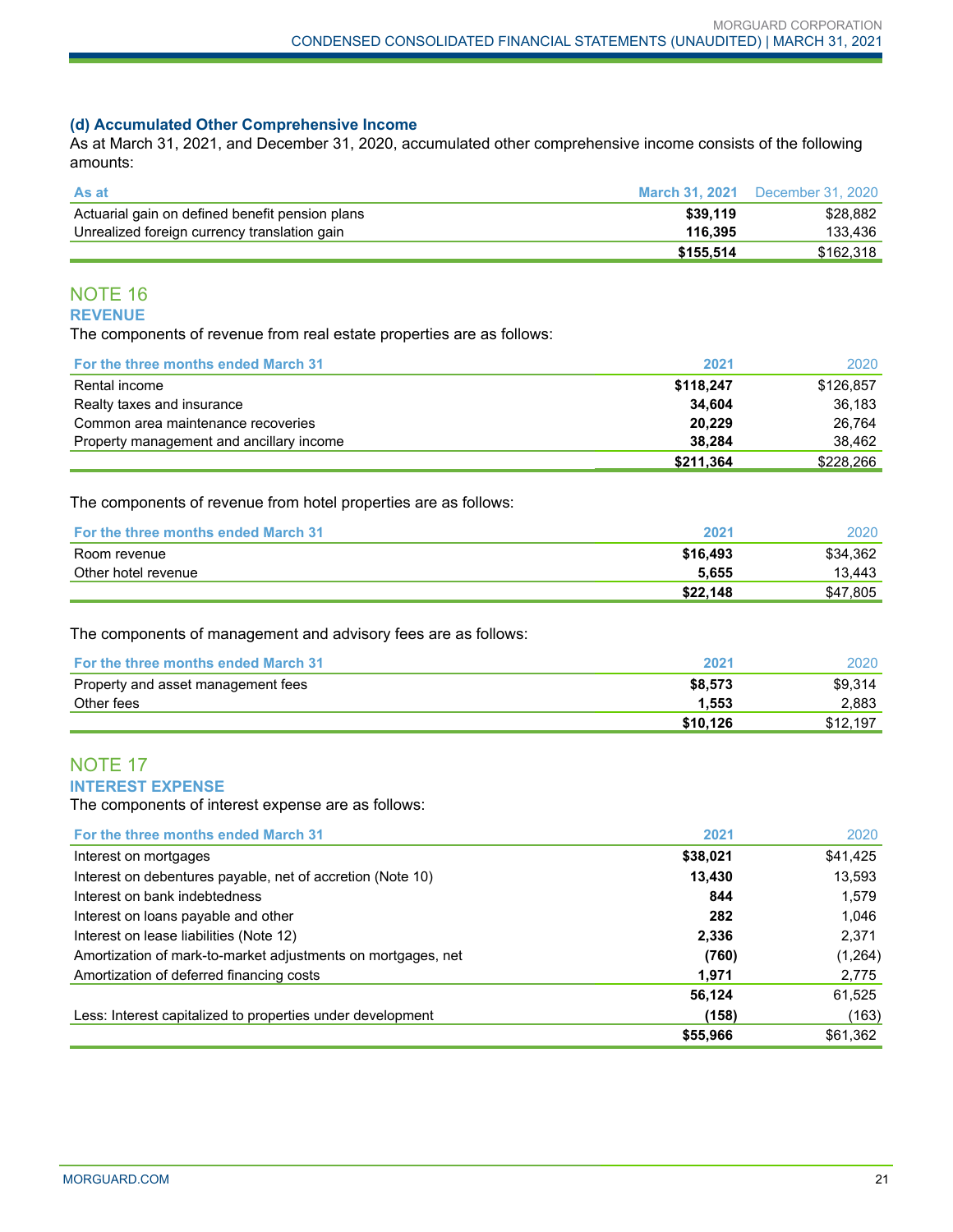### NOTE 18 **FAIR VALUE GAIN (LOSS), NET**

The components of fair value gain (loss) are as follows:

| For the three months ended March 31                                          | 2021     | 2020        |
|------------------------------------------------------------------------------|----------|-------------|
| Fair value gain (loss) on real estate properties, net (Note 4)               | \$31,329 | (\$122,603) |
| Financial assets (liabilities):                                              |          |             |
| Fair value gain on conversion option of MRG convertible debentures (Note 10) | 423      | 3.127       |
| Fair value gain on MRG units (Note 11)                                       | 5.206    | 137.081     |
| Fair value gain (loss) on other real estate fund investments (Note 6(b))     | (6, 895) | 723         |
| Fair value gain (loss) on investment in marketable securities                | 8,863    | (55, 150)   |
| Total fair value gain (loss), net                                            | \$38,926 | (\$36,822)  |

#### NOTE 19 **OTHER INCOME (EXPENSE)**

The components of other income (expense) are as follows:

| <b>For the three months ended March 31</b> | 2021    | 2020      |
|--------------------------------------------|---------|-----------|
| Foreign exchange loss                      | (\$465) | (\$2,769) |
| Other income (expense)                     | 2.489   | (189)     |
|                                            | \$2.024 | (\$2,958) |

#### NOTE 20 **RELATED PARTY TRANSACTIONS**

In addition to the related party transactions disclosed in Notes 6 and 10(a), related party transactions also include the following:

## **(a) Paros Enterprises Limited ("Paros")**

Paros is the majority shareholder and ultimate parent of the Company. Paros is owned by the Company's Chairman and Chief Executive Officer, Mr. K. Rai Sahi. The Company entered into a demand loan agreement with Paros that provides for the Company to borrow up to \$22,000. The total loan payable as at March 31, 2021 was \$22,000 (December 31, 2020 - \$nil). During the three months ended March 31, 2021, the Company incurred net interest expense of \$33 (2020 - \$nil).

## **(b) TWC Enterprises Limited ("TWC")**

The Company provides TWC with managerial and consulting services for its business and the business of its subsidiaries. Mr. K. Rai Sahi is Chairman and Chief Executive Officer and the majority shareholder of TWC through his personal holding companies, which include Paros. Pursuant to contractual agreements between the Company and TWC, for the three months ended March 31, 2021, the Company received a management fee of \$319 (2020 - \$328), and paid rent and operating expenses of \$152 (2020 - \$167).

The Company has a revolving demand loan agreement with TWC that provides for either party to borrow up to \$50,000 at either the prime rate or the bankers' acceptance rate plus applicable stamping fees. The total loan payable as at March 31, 2021 was \$20,000 (December 31, 2020 - \$20,000). During the three months ended March 31, 2021, the Company paid net interest of \$86 (2020 - \$189).

## **(c) Share/unit Purchase and Other Loans**

As at March 31, 2021, share/unit purchase and other loans to officers and employees of the Company and its subsidiaries of \$5,425 (December 31, 2020 - \$5,502) are outstanding. The loans are collateralized by their common shares of the Company, units of Morguard REIT and units of Morguard Residential REIT and are interest-bearing computed at the Canadian prime interest rate and are due on January 10, 2024. Other loans are secured against the underlying asset. The loans are classified as amounts receivable in the consolidated balance sheets. As at March 31, 2021, the fair market value of the common shares/units held as collateral is \$59,511.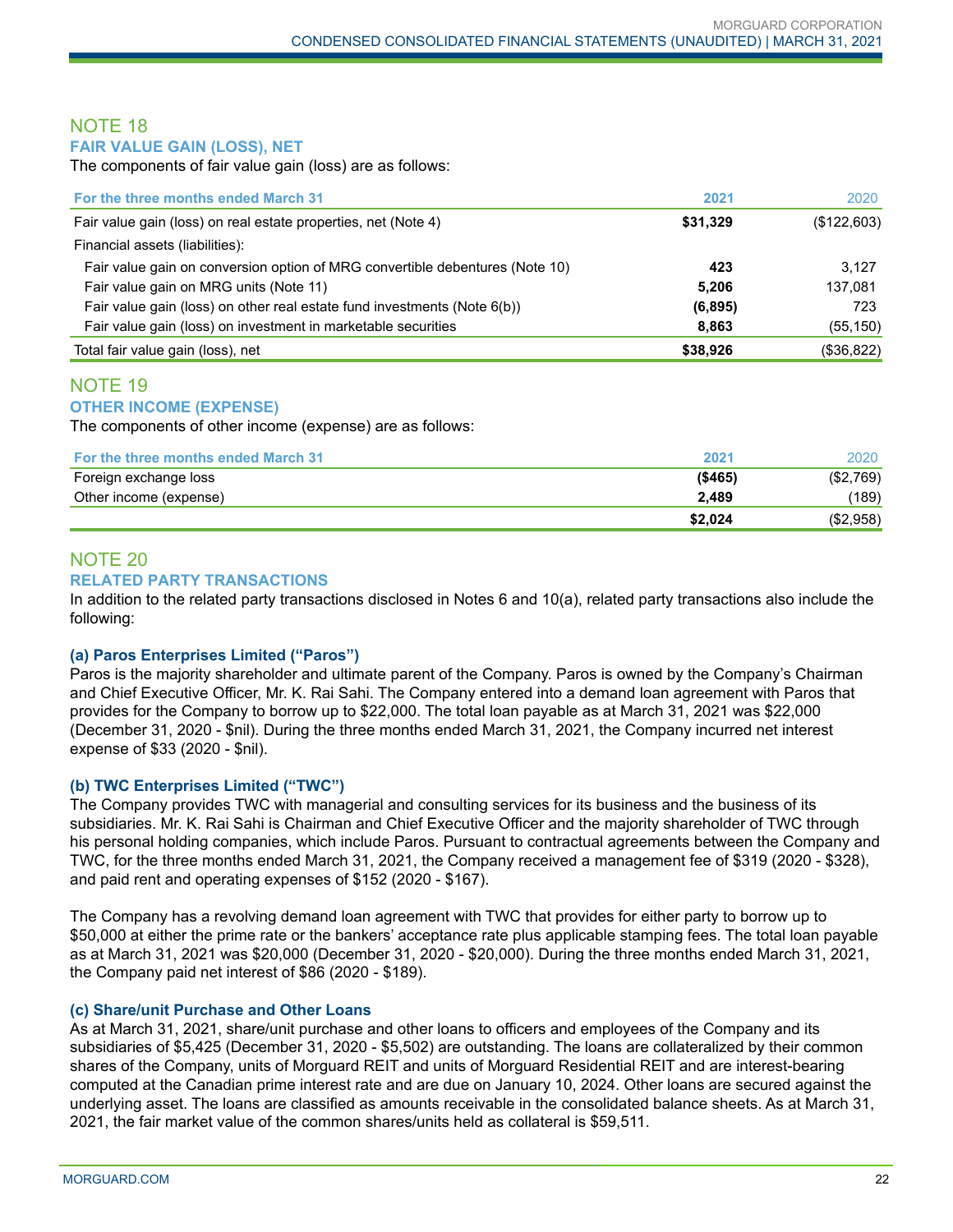# NOTE 21 **INCOME TAXES**

#### **(a) Tax Provision**

For the three months ended March 31, 2021, the Company recorded income tax expense of \$39,735 (2020 - recovery of \$19,127). The effective tax rate of the current and the prior period was impacted by the tax rate differential.

#### **(b) Unrecognized Deductible Temporary Differences**

As at March 31, 2021, the Company's U.S. subsidiaries have total net operating losses of approximately US\$66,736 (December 31, 2020 - US\$66,736) of which no deferred tax assets were recognized as it is not probable that taxable income will be available against which the deductible temporary difference can be utilized. The net operating losses expire in varying years commencing 2030.

As at March 31, 2021, the Company's Canadian subsidiaries have total net operating losses of approximately \$236,693 (December 31, 2020 - \$234,422) of which no deferred tax assets were recognized as it is not probable that taxable income will be available against which they can be utilized. These losses expire in various years commencing 2022. The Company has other Canadian temporary differences for which no deferred tax asset was recognized for approximately \$63,290 (December 31, 2020 - \$63,928). These other temporary differences have no expiration date.

#### **(c) Recognized Deductible Temporary Differences**

As at March 31, 2021, the Company's U.S. subsidiaries have total net operating losses of US\$29,582 (December 31, 2020 - US\$26,808) of which deferred tax assets were recognized. These net operating losses have no expiration date.

As at March 31, 2021, the Company's U.S. subsidiaries have total unutilized interest expense deductions of US\$8,534 (December 31, 2020 - US\$5,046) of which deferred tax assets were recognized.

# NOTE 22 **NET INCOME PER COMMON SHARE**

| <b>For the three months ended March 31</b>      | 2021     | 2020     |
|-------------------------------------------------|----------|----------|
| Net income attributable to common shareholders  | \$15.155 | \$33,412 |
| Weighted average number of common shares        |          |          |
| outstanding (000s) - basic and diluted          | 11.101   | 11.262   |
| Net income per common share - basic and diluted | \$1.37   | \$2.97   |

### NOTE 23 **CONSOLIDATED STATEMENTS OF CASH FLOWS (a) Items Not Affecting Cash**

| For the three months ended March 31                                          | 2021      | 2020       |
|------------------------------------------------------------------------------|-----------|------------|
| Fair value loss on real estate properties, net                               | \$526     | \$154,453  |
| Fair value gain on conversion option of MRG convertible debentures (Note 18) | (423)     | (3, 127)   |
| Fair value gain on MRG units (Note 11)                                       | (10, 643) | (142, 510) |
| Fair value loss (gain) on other real estate investment funds (Note 18)       | 6,895     | (723)      |
| Fair value loss (gain) on investment in marketable securities (Note 18)      | (8, 863)  | 55,150     |
| Equity loss (income) from investments                                        | (429)     | 2,504      |
| Amortization of hotel properties and other                                   | 8,358     | 9,124      |
| Amortization of deferred financing costs (Note 17)                           | 1,971     | 2,775      |
| Amortization of mark-to-market adjustments on mortgages, net (Note 17)       | (760)     | (1,264)    |
| Amortization of tenant incentive                                             | 463       | 500        |
| Stepped rent - adjustment for straight-line method                           | (1,726)   | 118        |
| Deferred income taxes                                                        | 38,903    | (25, 995)  |
| Accretion of convertible debentures                                          | 267       | 253        |
| Provision for impairment                                                     |           | 23,891     |
|                                                                              | \$34,539  | \$75,149   |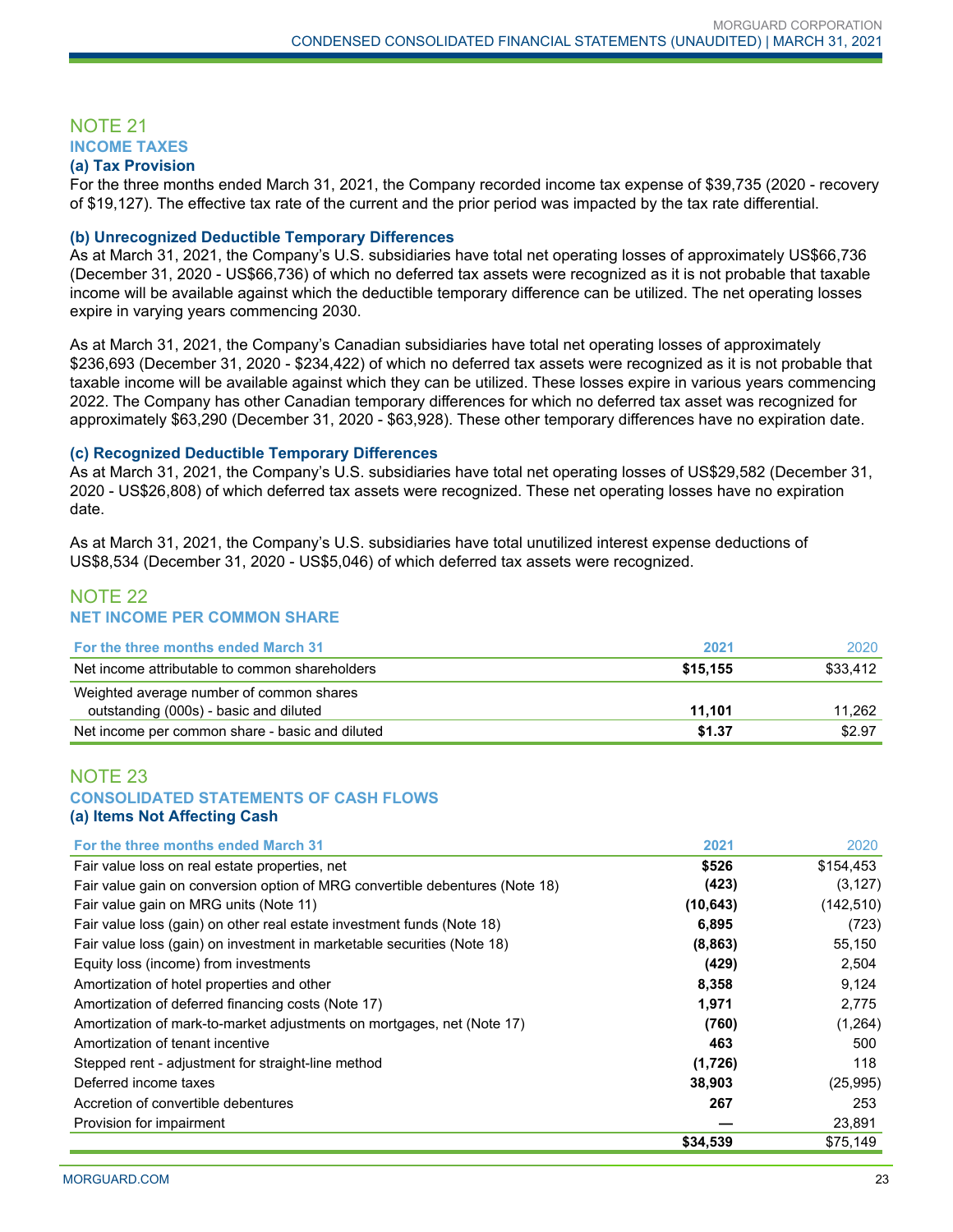## **(b) Net Change in Operating Assets and Liabilities**

| <b>For the three months ended March 31</b>     | 2021       | 2020       |
|------------------------------------------------|------------|------------|
| Amounts receivable                             | (\$10,265) | (\$1,094)  |
| Prepaid expenses and other                     | (11, 038)  | (13,264)   |
| Accounts payable and accrued liabilities       | 9.842      | (1,237)    |
| Net change in operating assets and liabilities | (\$11,461) | (\$15,595) |

### **(c) Supplemental Cash Flow Information**

| <b>For the three months ended March 31</b> | 2021     | 2020     |
|--------------------------------------------|----------|----------|
| Interest paid                              | \$54.954 | \$56.782 |
| Interest received                          | 150      | 543      |
| Income taxes paid                          | 3.934    | 4.428    |

During the three months ended March 31, 2021, the Company issued non-cash dividends under the distribution reinvestment plan of \$23 (2020 - \$21).

### **(d) Reconciliation of Liabilities Arising from Financing Activities**

The following provides a reconciliation of liabilities arising from financing activities:

|                              | <b>Mortgages</b><br>payable | <b>Unsecured</b><br>debentures | Convertible<br>debentures | Lease<br><b>liabilities</b> | Loans<br>payable | <b>Bank</b><br>indebtedness | Total       |
|------------------------------|-----------------------------|--------------------------------|---------------------------|-----------------------------|------------------|-----------------------------|-------------|
| Balance, beginning of period | \$4.269.374                 | \$1,022,152                    | \$194.322                 | \$164.255                   | \$20,000         | \$156,802                   | \$5,826,905 |
| Repayments                   | (29,934)                    |                                |                           | (449)                       |                  | (46, 322)                   | (76, 705)   |
| New financing, net           | (70)                        |                                |                           |                             | 22,000           | 16.122                      | 38.052      |
| Non-cash changes             | 418                         | 339                            | 298                       |                             |                  |                             | 1,055       |
| Foreign exchange             | (17,628)                    |                                |                           | (107)                       |                  | -                           | (17, 735)   |
| Balance, March 31, 2021      | \$4.222.160                 | \$1.022.491                    | \$194.620                 | \$163,699                   | \$42,000         | \$126,602                   | \$5,771,572 |

# NOTE 24 **CONTINGENCIES**

The Company is contingently liable with respect to litigation, claims and environmental matters that arise from time to time, including those that could result in mandatory damages or other relief, which could result in significant expenditures. While the final outcome of these matters cannot be predicted with certainty, in the opinion of management, any uninsured liability that may arise from such contingencies would not have a material adverse effect on the financial position or results of operations of the Company. Any settlement of claims in excess of amounts recorded will be charged to operations as and when such determination is made.

# NOTE 25

#### **MANAGEMENT OF CAPITAL**

Refer to the Company's annual audited consolidated financial statements as at and for the year ended December 31, 2020, for an explanation of the Company's capital management policy.

The total managed capital for the Company as at March 31, 2021, and December 31, 2020, is summarized below:

| As at                                     | <b>March 31, 2021</b> | December 31, 2020 |
|-------------------------------------------|-----------------------|-------------------|
| Mortgages payable, principal balance      | \$4,234,403           | \$4,282,087       |
| Unsecured Debentures, principal balance   | 1,025,000             | 1,025,000         |
| Convertible debentures, principal balance | 195.500               | 195,500           |
| Loans payable                             | 42.000                | 20,000            |
| <b>Bank indebtedness</b>                  | 126.602               | 156,802           |
| Lease liabilities                         | 163.699               | 164,255           |
| Shareholders' equity                      | 3,378,029             | 3,372,352         |
|                                           | \$9,165,233           | \$9.215.996       |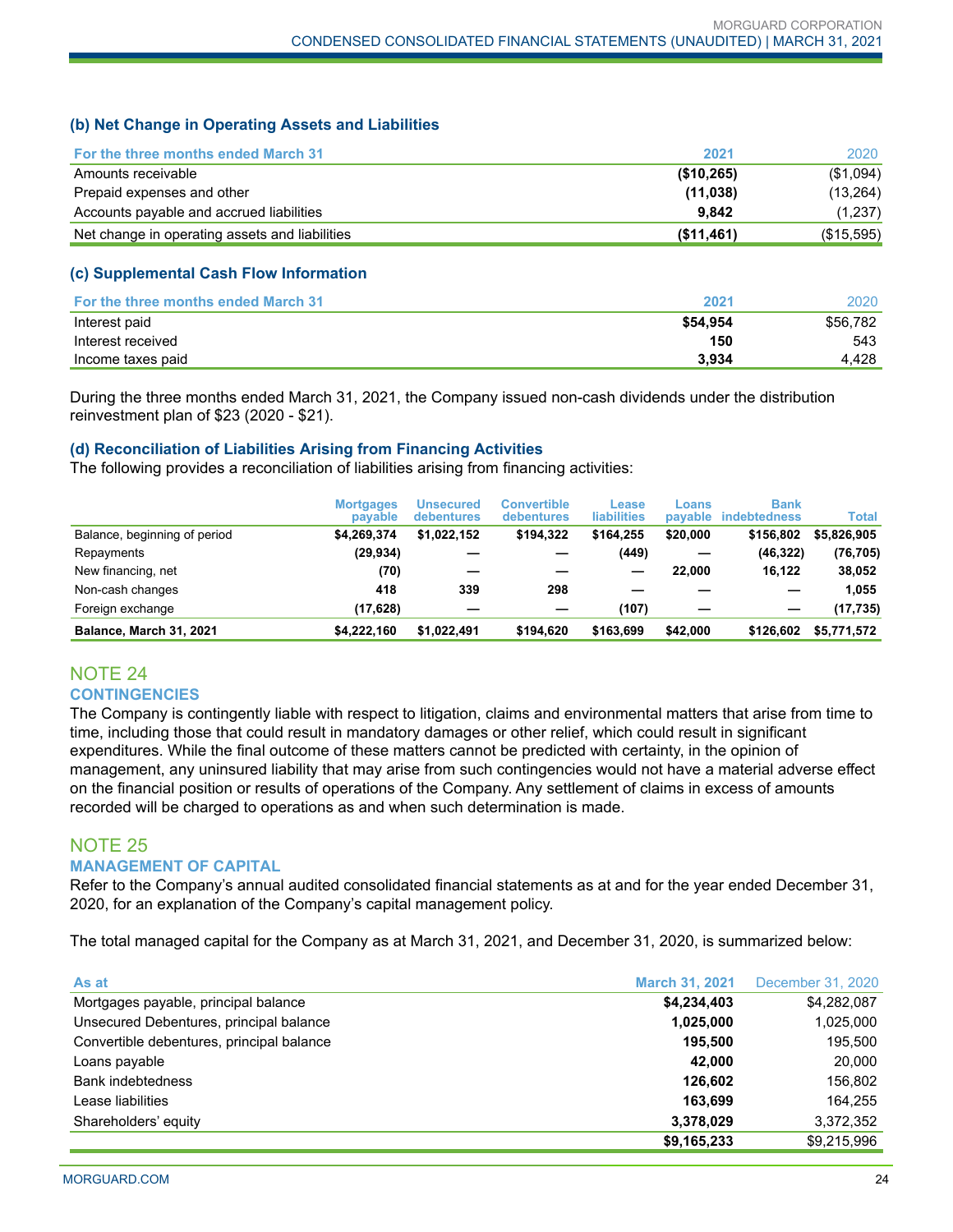The Company monitors its capital structure based on an interest coverage ratio and a debt to gross book value ratio. These ratios are used by the Company to manage an acceptable level of leverage and are calculated in accordance with the terms of the specific agreements with creditors and are not considered measures in accordance with IFRS, nor is there an equivalent IFRS measure.

The Company's Unsecured Debentures contain covenants that are calculated on a non-consolidated basis, which represents the Company's consolidated results prepared in accordance with IFRS as shown on the Company's most recently published annual audited consolidated financial statements, adjusted, as required, to account for the Company's public entity investments in Morguard Residential REIT and Morguard REIT using the equity method. The covenants that the Company must maintain are a non-consolidated interest coverage ratio above 1.65 times, a nonconsolidated debt to gross book value ratio not to exceed 65% and a minimum non-consolidated equity requirement of at least \$300,000. If the Company does not meet these covenants, the Unsecured Debentures will become immediately due and payable unless the Company is able to remedy the default or obtain a waiver from debenture holders. The Company is in compliance with all Unsecured Debenture covenants.

# NOTE 26

### **FINANCIAL INSTRUMENTS AND RISK MANAGEMENT**

Refer to the Company's annual audited consolidated financial statements as at and for the year ended December 31, 2020, for an explanation of the Company's risk management policy as it relates to financial instruments.

### **Fair Value of Financial Assets and Financial Liabilities**

The fair values of cash, restricted cash, amounts receivable, accounts payable and accrued liabilities and bank indebtedness approximate their carrying values due to the short-term maturity of those instruments.The fair values of mortgages and loans receivable are based on the current market conditions for financing loans with similar terms and risks. The loans payable are reflected at fair value since they are based on a floating interest rate and reflect the terms of current market conditions.

Mortgages payable, Unsecured Debentures, convertible debentures, lease liabilities and finance lease receivable are carried at amortized cost using the effective interest rate method of amortization. The estimated fair values of longterm borrowings have been determined based on market information, where available, or by discounting future payments of interest and principal at estimated interest rates expected to be available to the Company.

The fair value of the mortgages payable has been determined by discounting the cash flows of these financial obligations using March 31, 2021, market rates for debts of similar terms (Level 2). Based on these assumptions, the fair value as at March 31, 2021, of the mortgages payable before deferred financing costs and mark-to-market adjustments is estimated at \$4,402,677 (December 31, 2020 - \$4,552,081), compared with the carrying value of \$4,234,403 (December 31, 2020 - \$4,282,087). The fair value of the mortgages payable varies from the carrying value due to fluctuations in interest rates since their issue.

The fair value of the Unsecured Debentures liability is based on its closing bid price (Level 1). As at March 31, 2021, the fair value of the Unsecured Debentures has been estimated at \$1,039,393 (December 31, 2020 - \$1,039,322) compared with the carrying value of \$1,025,000 (December 31, 2020 - \$1,025,000).

The fair value of the convertible debentures liability is based on their market trading prices (Level 1). As at March 31, 2021, the fair value of the convertible debentures before deferred financing costs has been estimated at \$196,923 (December 31, 2020 - \$196,539), compared with the carrying value of \$195,500 (December 31, 2020 - \$195,500).

The fair value of the finance lease receivable is determined by discounting the cash flows of the finance lease receivable using March 31, 2021, market rates for debt on similar terms (Level 3). Based on these assumptions, as at March 31, 2021, the fair value of the finance lease receivable has been estimated at \$57,331 (December 31, 2020 - \$57,185).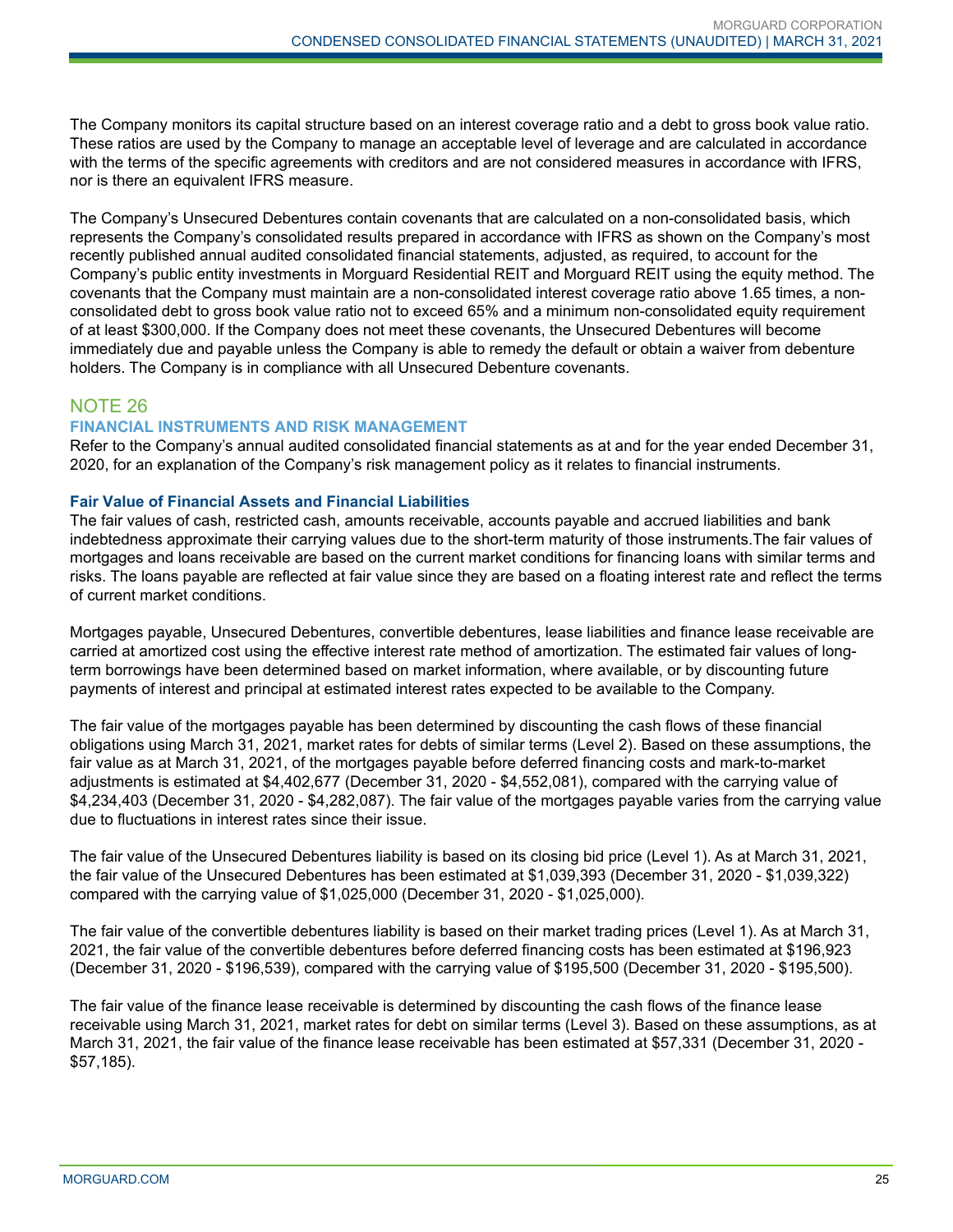The fair value hierarchy of financial instruments and real estate properties measured at fair value in the consolidated balance sheets is as follows:

|                                                 | <b>March 31, 2021</b> |         |             | December 31, 2020 |         |             |
|-------------------------------------------------|-----------------------|---------|-------------|-------------------|---------|-------------|
| As at                                           | Level 1               | Level 2 | Level 3     | Level 1           | Level 2 | Level 3     |
| <b>Assets:</b>                                  |                       |         |             |                   |         |             |
| Real estate properties                          | $s-$                  | s—      | \$9,688,976 | $s-$              | \$—     | \$9,680,408 |
| Investments in marketable securities            | 123,927               |         |             | 115,823           |         |             |
| Investments in real estate funds                |                       |         | 80.709      |                   |         | 88.699      |
| <b>Financial liabilities:</b>                   |                       |         |             |                   |         |             |
| Morguard Residential REIT units                 |                       | 435,620 |             |                   | 446.091 |             |
| Conversion option on MRG convertible debentures |                       | 1.154   |             |                   | 1.577   |             |

# NOTE 27 **SEGMENTED INFORMATION**

# **(a) Operating Segments**

The Company has the following five reportable segments after aggregation: (i) multi-suite residential, (ii) retail, (iii) office, (iv) industrial, and (v) hotel. The Company has applied judgment by aggregating its operating segments according to the nature of the property operations. Such judgment considers the nature of operations, types of customers and an expectation that operating segments within a reportable segment have similar long-term economic characteristics.

The following summary presents certain financial information regarding the Company's operating segments:

|                                                  | <b>Multi-suite</b> |               |               |                          |              |              |
|--------------------------------------------------|--------------------|---------------|---------------|--------------------------|--------------|--------------|
| For the three months ended March 31, 2021        | <b>Residential</b> | <b>Retail</b> |               | <b>Office Industrial</b> | <b>Hotel</b> | <b>Total</b> |
| Revenue from real estate/hotel properties        | \$92,866           | \$57,455      | \$58,057      | \$2.986                  | \$22,148     | \$233,512    |
| Property/hotel operating expenses                | (69, 976)          | (33, 229)     | (24, 538)     | (1,205)                  | (18,090)     | (147, 038)   |
| <b>Net operating income</b>                      | \$22,890           | \$24,226      | \$33,519      | \$1,781                  | \$4,058      | \$86,474     |
|                                                  |                    |               |               |                          |              |              |
|                                                  | <b>Multi-suite</b> |               |               |                          |              |              |
| For the three months ended March 31, 2020        | <b>Residential</b> | Retail        | Office        | <b>Industrial</b>        | <b>Hotel</b> | Total        |
| Revenue from real estate/hotel properties        | \$99,962           | \$62,226      | \$63,175      | \$2,903                  | \$47,805     | \$276,071    |
| Property/hotel operating expenses                | (68, 986)          | (32, 586)     | (28, 415)     | (947)                    | (42, 536)    | (173, 470)   |
| Net operating income                             | \$30,976           | \$29,640      | \$34,760      | \$1,956                  | \$5,269      | \$102,601    |
|                                                  |                    |               |               |                          |              |              |
|                                                  | <b>Multi-suite</b> |               |               |                          |              |              |
|                                                  | <b>Residential</b> | <b>Retail</b> |               | <b>Office Industrial</b> | <b>Hotel</b> | <b>Total</b> |
| <b>As at March 31, 2021</b>                      |                    |               |               |                          |              |              |
| Real estate/hotel properties                     | \$4,983,627        | \$2,289,335   | \$2,263,700   | \$152,314                | \$541,293    | \$10,230,269 |
| Mortgages payable                                | \$2,065,755        | \$887,210     | \$1,086,975   | \$19,731                 | \$162,489    | \$4,222,160  |
| For the three months ended March 31, 2021        |                    |               |               |                          |              |              |
| Additions to real estate/hotel properties        | \$6,862            | \$4,102       | \$774         | \$120                    | \$2,614      | \$14,472     |
| Fair value gain (loss) on real estate properties | \$42,882           | (\$1,984)     | (\$13,315)    | \$3,746                  | \$—          | \$31,329     |
|                                                  |                    |               |               |                          |              |              |
|                                                  | Multi-suite        |               |               |                          |              |              |
|                                                  | <b>Residential</b> | Retail        | <b>Office</b> | <b>Industrial</b>        | <b>Hotel</b> | Total        |
| As at December 31, 2020                          |                    |               |               |                          |              |              |
| Real estate/hotel properties                     | \$4,965,659        | \$2,291,329   | \$2,285,085   | \$138,335                | \$545,041    | \$10,225,449 |
| Mortgages payable                                | \$2,093,904        | \$895,502     | \$1,096,121   | \$19.867                 | \$163.980    | \$4,269,374  |
| For the three months ended March 31, 2020        |                    |               |               |                          |              |              |
| Additions to real estate/hotel properties        | \$11,771           | \$12,454      | \$4,583       | \$42                     | \$1,873      | \$30,723     |
| Fair value gain (loss) on real estate properties | \$11,514           | (\$117,701)   | (\$22,469)    | \$6,053                  | \$—          | (\$122,603)  |